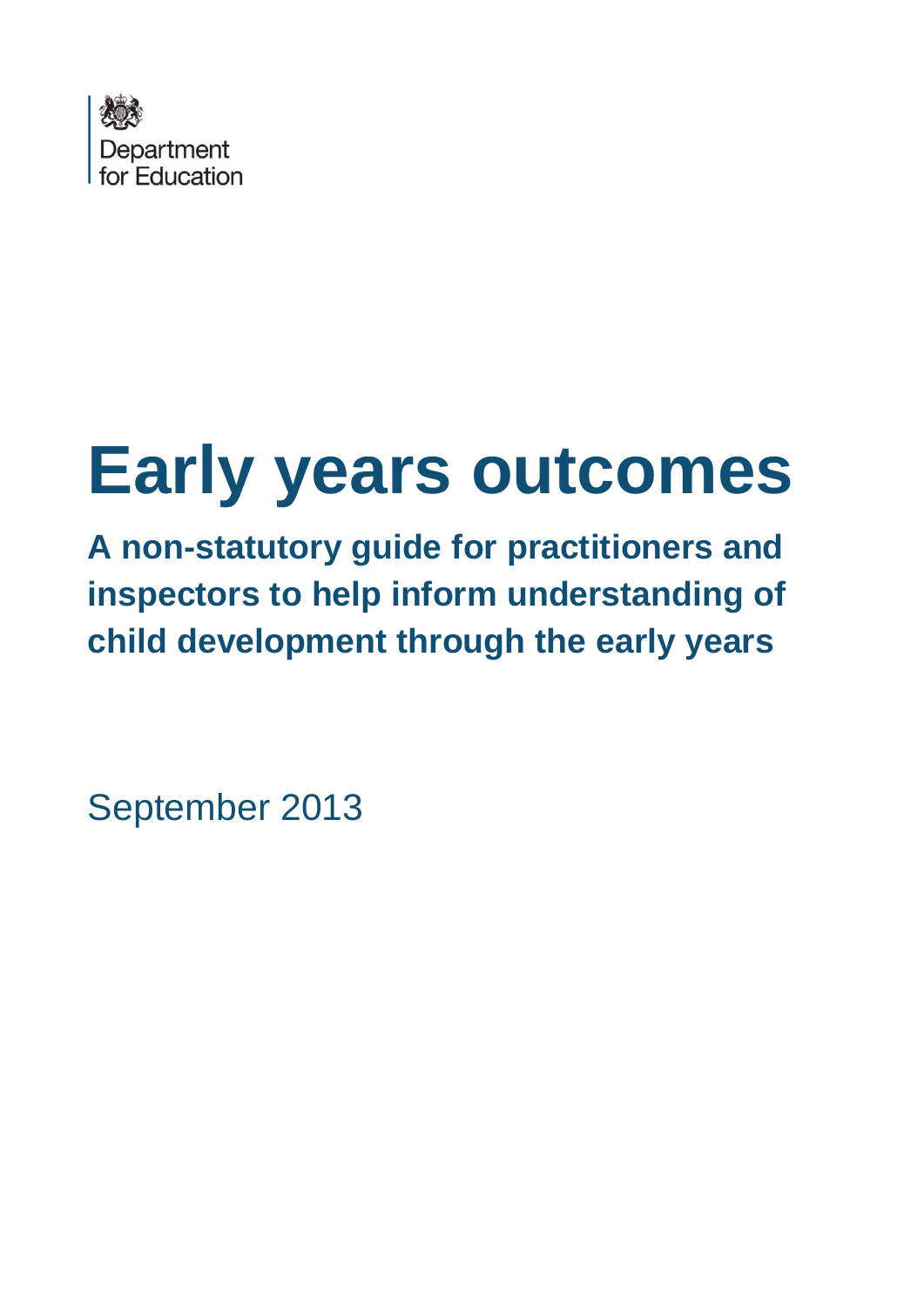# **Contents**

| 1. Communication and language                 | 4              |
|-----------------------------------------------|----------------|
| Listening and attention                       | 4              |
| Understanding                                 | 5              |
| Speaking                                      | $\overline{7}$ |
| 2. Physical development                       | 10             |
| Moving and handling                           | 10             |
| Health and self-care                          | 13             |
| 3. Personal, social and emotional development | 15             |
| Self-confidence and self-awareness            | 15             |
| Managing feelings and behaviour               | 16             |
| Making relationships                          | 18             |
| 4. Literacy                                   | 20             |
| Reading                                       | 20             |
| Writing                                       | 21             |
| 5. Mathematics                                | 23             |
| <b>Numbers</b>                                | 23             |
| Shape, space and measures                     | 25             |
| 6. Understanding the world                    | 27             |
| People and communities                        | 27             |
| The world                                     | 28             |
| Technology                                    | 29             |
| 7. Expressive arts and design                 | 31             |
| Exploring and using media and materials       | 31             |
| Being imaginative                             | 32             |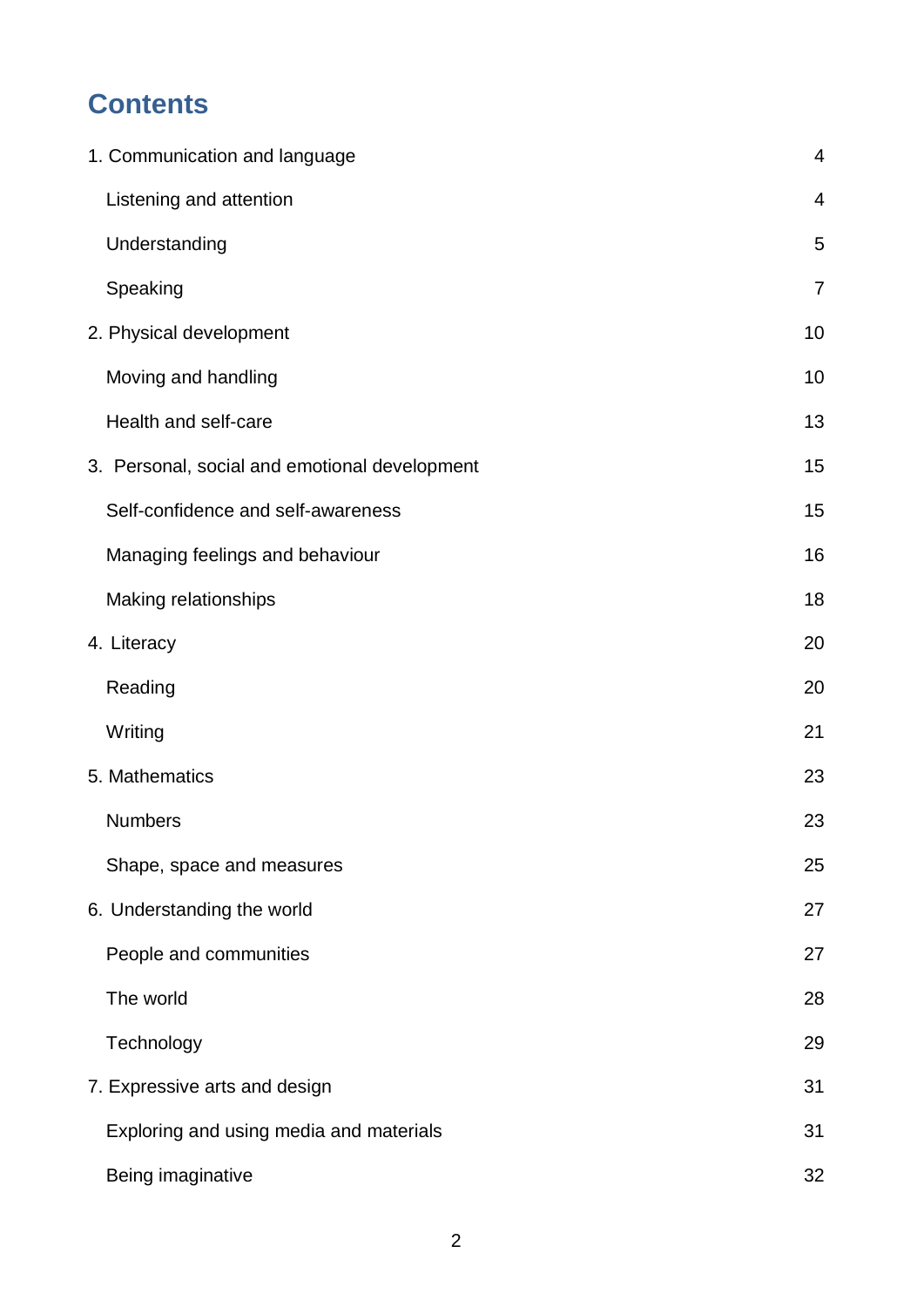# **Introduction**

The Early Years Foundation Stage (EYFS) requires early years practitioners to review children's progress and share a summary with parents at two points:

- between the ages of 24 and 36 months via the progress check; and
- at the end of reception via the EYFS profile.

This document is a non-statutory guide to support practitioners. It can be used by childminders, nurseries and others, such as Ofsted, throughout the early years as a guide to making best-fit judgements about whether a child is showing typical development for their age, may be at risk of delay or is ahead for their age.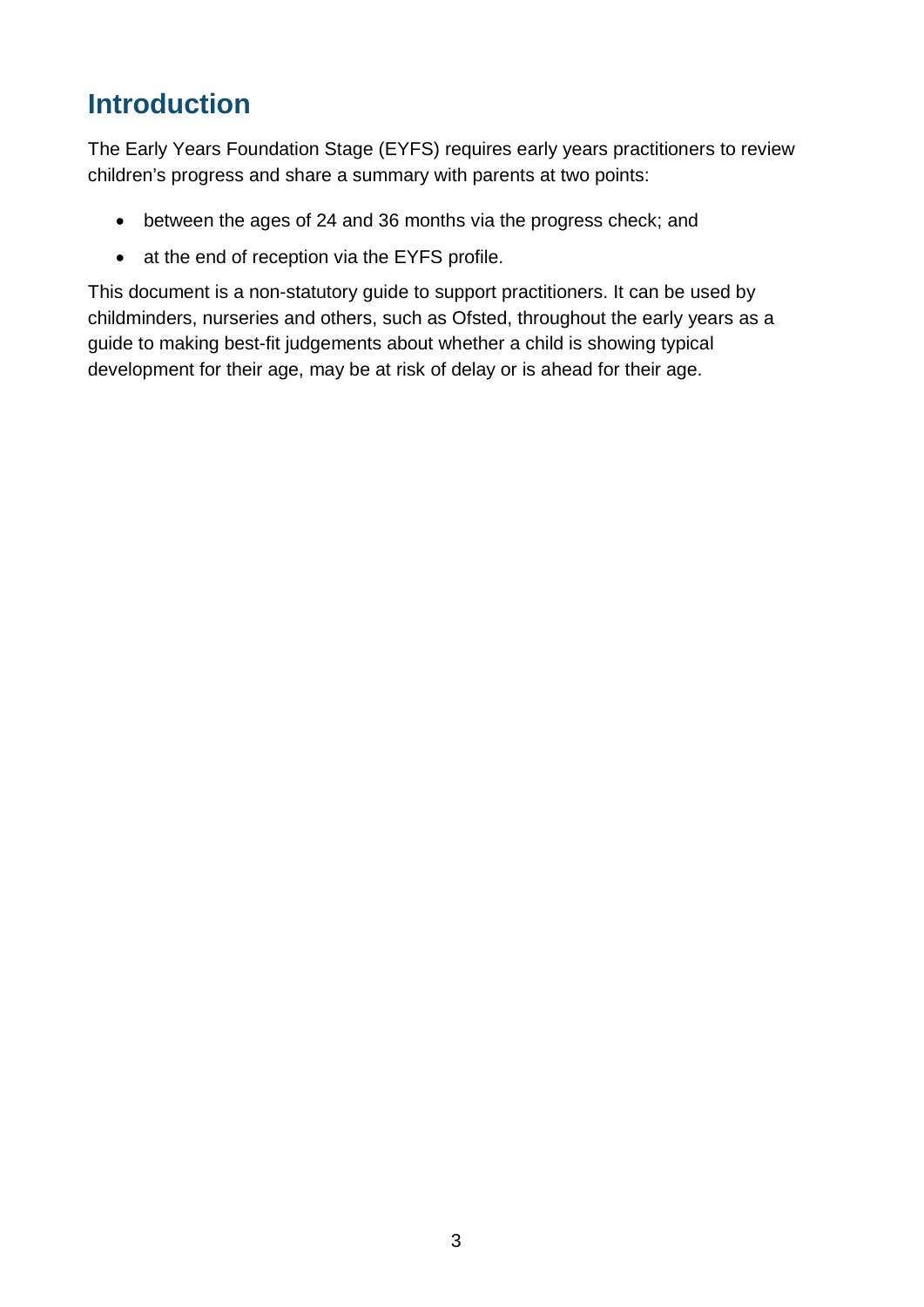# <span id="page-3-0"></span>**1. Communication and language**

The tables below set out what you should be observing a child doing at each stage, if they are developing typically for their age.

# <span id="page-3-1"></span>**Listening and attention**

| <b>Age</b>         | <b>Typical behaviour</b>                                                                                                                                                                                                                                                                                                                                                                                                                                                                                                                                |
|--------------------|---------------------------------------------------------------------------------------------------------------------------------------------------------------------------------------------------------------------------------------------------------------------------------------------------------------------------------------------------------------------------------------------------------------------------------------------------------------------------------------------------------------------------------------------------------|
| Birth to 11 months | Turns towards a familiar sound then locates range of sounds<br>$\bullet$<br>with accuracy.<br>Listens to, distinguishes and responds to intonations and<br>sounds of voices.<br>Reacts in interaction with others by smiling, looking and<br>moving.<br>Quietens or alerts to the sound of speech.<br>$\bullet$<br>Looks intently at a person talking, but stops responding if<br>speaker turns away.<br>• Listens to familiar sounds, words, or finger plays.<br>Fleeting Attention - not under child's control, new stimuli<br>takes whole attention. |
| 8 to 20 months     | Moves whole bodies to sounds they enjoy, such as music or<br>a regular beat.<br>Has a strong exploratory impulse.<br>Concentrates intently on an object or activity of own choosing<br>$\bullet$<br>for short periods.<br>Pays attention to dominant stimulus – easily distracted by<br>noises or other people talking.                                                                                                                                                                                                                                 |
| 16 to 26 months    | Listens to and enjoys rhythmic patterns in rhymes and<br>stories.<br>Enjoys rhymes and demonstrates listening by trying to join in<br>with actions or vocalisations.<br>Rigid attention – may appear not to hear.                                                                                                                                                                                                                                                                                                                                       |
| 22 to 36 months    | Listens with interest to the noises adults make when they<br>read stories.<br>Recognises and responds to many familiar sounds, e.g.                                                                                                                                                                                                                                                                                                                                                                                                                     |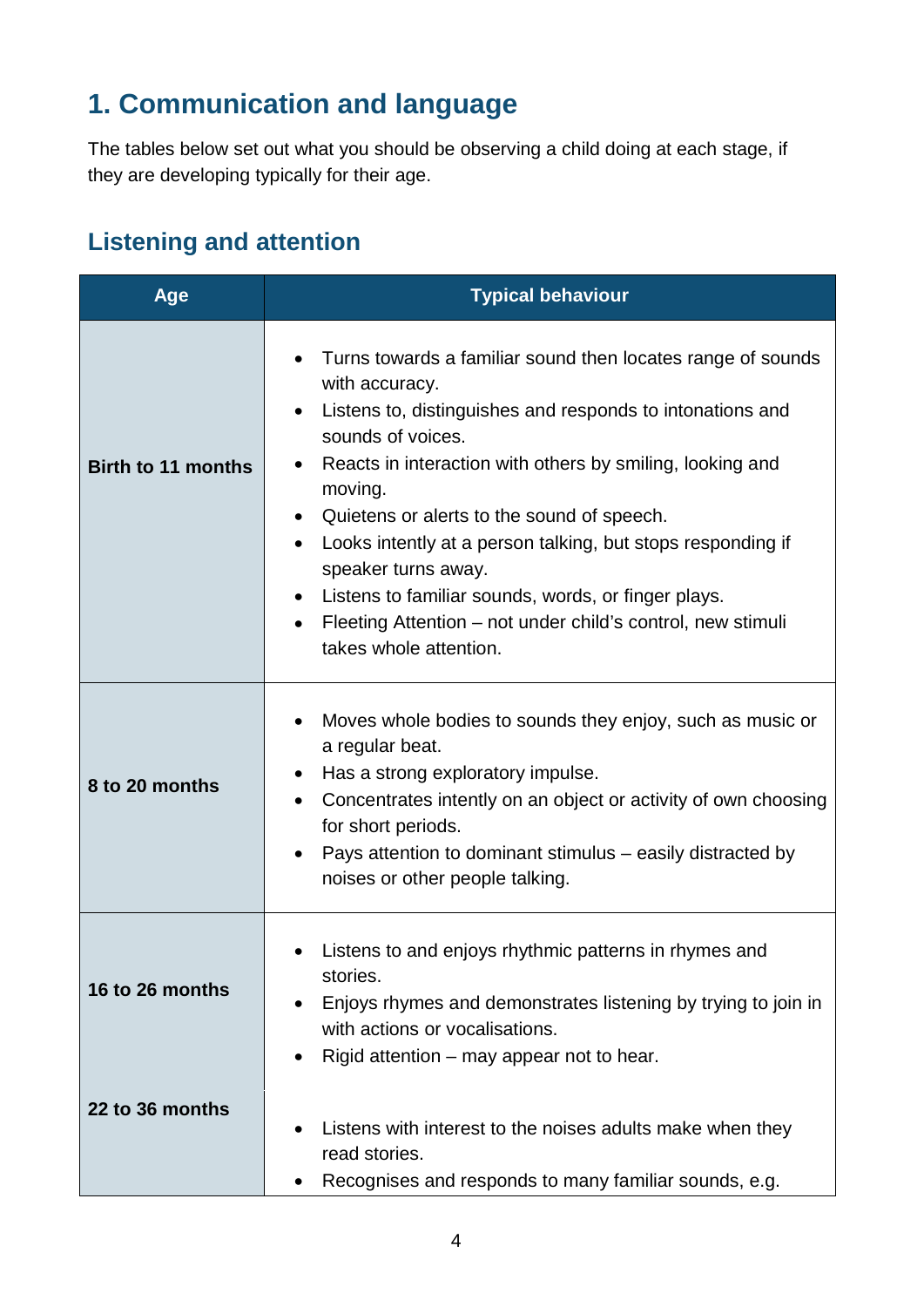|                      | turning to a knock on the door, looking at or going to the<br>door.<br>Shows interest in play with sounds, songs and rhymes.<br>$\bullet$<br>Single channelled attention. Can shift to a different task if<br>attention fully obtained – using child's name helps focus.                                                                                                                                                                                                      |
|----------------------|-------------------------------------------------------------------------------------------------------------------------------------------------------------------------------------------------------------------------------------------------------------------------------------------------------------------------------------------------------------------------------------------------------------------------------------------------------------------------------|
| 30 to 50 months      | Listens to others one to one or in small groups, when<br>$\bullet$<br>conversation interests them.<br>Listens to stories with increasing attention and recall.<br>$\bullet$<br>Joins in with repeated refrains and anticipates key events<br>$\bullet$<br>and phrases in rhymes and stories.<br>Focusing attention – still listen or do, but can shift own<br>attention.<br>Is able to follow directions (if not intently focused on own<br>$\bullet$<br>choice of activity). |
| $40$ to $60+$ months | Maintains attention, concentrates and sits quietly during<br>appropriate activity.<br>Two-channelled attention – can listen and do for short span.                                                                                                                                                                                                                                                                                                                            |

#### **Early learning goal – listening and attention**

Children listen attentively in a range of situations. They listen to stories, accurately anticipating key events and respond to what they hear with relevant comments, questions or actions. They give their attention to what others say and respond appropriately, while engaged in another activity.

# <span id="page-4-0"></span>**Understanding**

| Age                | <b>Typical behaviour</b>                                                                                                        |
|--------------------|---------------------------------------------------------------------------------------------------------------------------------|
| Birth to 11 months | • Stops and looks when hears own name.<br>• Starts to understand contextual clues, e.g. familiar gestures,<br>words and sounds. |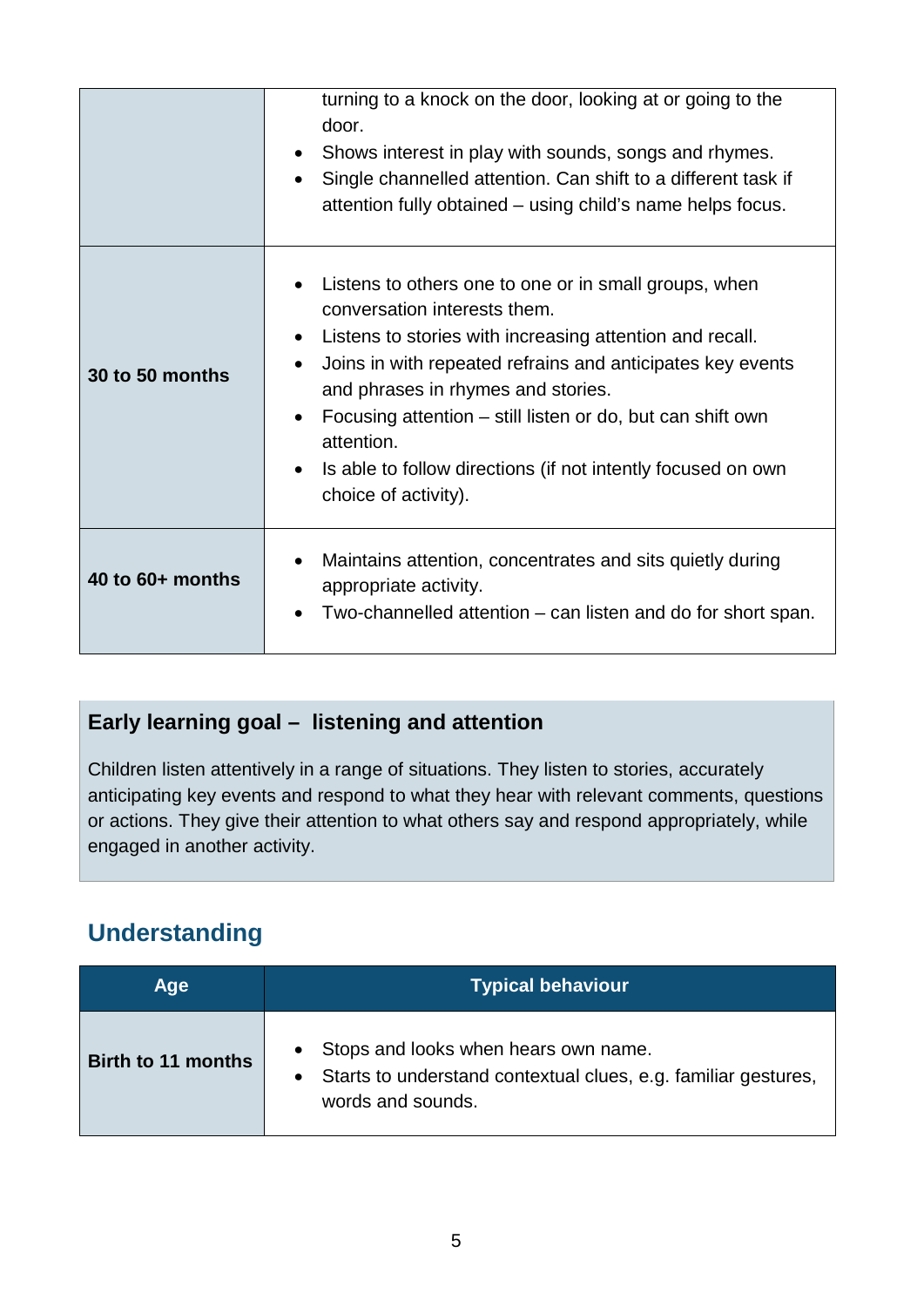| 8 to 20 months   | Developing the ability to follow others' body language,<br>including pointing and gesture.<br>Responds to the different things said when in a familiar<br>$\bullet$<br>context with a special person (e.g. 'Where's Mummy?',<br>Where's your nose?').<br>Understanding of single words in context is developing, e.g.<br>$\bullet$<br>'cup', 'milk', 'daddy'.                           |
|------------------|-----------------------------------------------------------------------------------------------------------------------------------------------------------------------------------------------------------------------------------------------------------------------------------------------------------------------------------------------------------------------------------------|
| 16 to 26 months  | Selects familiar objects by name and will go and find objects<br>$\bullet$<br>when asked, or identify objects from a group.<br>Understands simple sentences (e.g. 'Throw the ball'.)                                                                                                                                                                                                    |
| 22 to 36 months  | Identifies action words by pointing to the right picture, e.g.<br>"Who's jumping?"<br>Understands more complex sentences, e.g. 'Put your toys'<br>$\bullet$<br>away and then we'll read a book.'<br>Understands 'who', 'what', 'where' in simple questions (e.g.<br>$\bullet$<br>who's that? What's that? Where is?).<br>Developing understanding of simple concepts (e.g. big/little). |
| 30 to 50 months  | Understands use of objects (e.g. "What do we use to cut<br>$\bullet$<br>things?')<br>Shows understanding of prepositions such as 'under', 'on<br>top', 'behind' by carrying out an action or selecting correct<br>picture.<br>Responds to simple instructions, e.g. to get or put away an<br>object.<br>Beginning to understand 'why' and 'how' questions.                              |
| 40 to 60+ months | Responds to instructions involving a two-part sequence.<br>٠<br>Understands humour, e.g. nonsense rhymes, jokes.<br>٠<br>Able to follow a story without pictures or props.<br>$\bullet$<br>Listens and responds to ideas expressed by others in<br>$\bullet$<br>conversation or discussion.                                                                                             |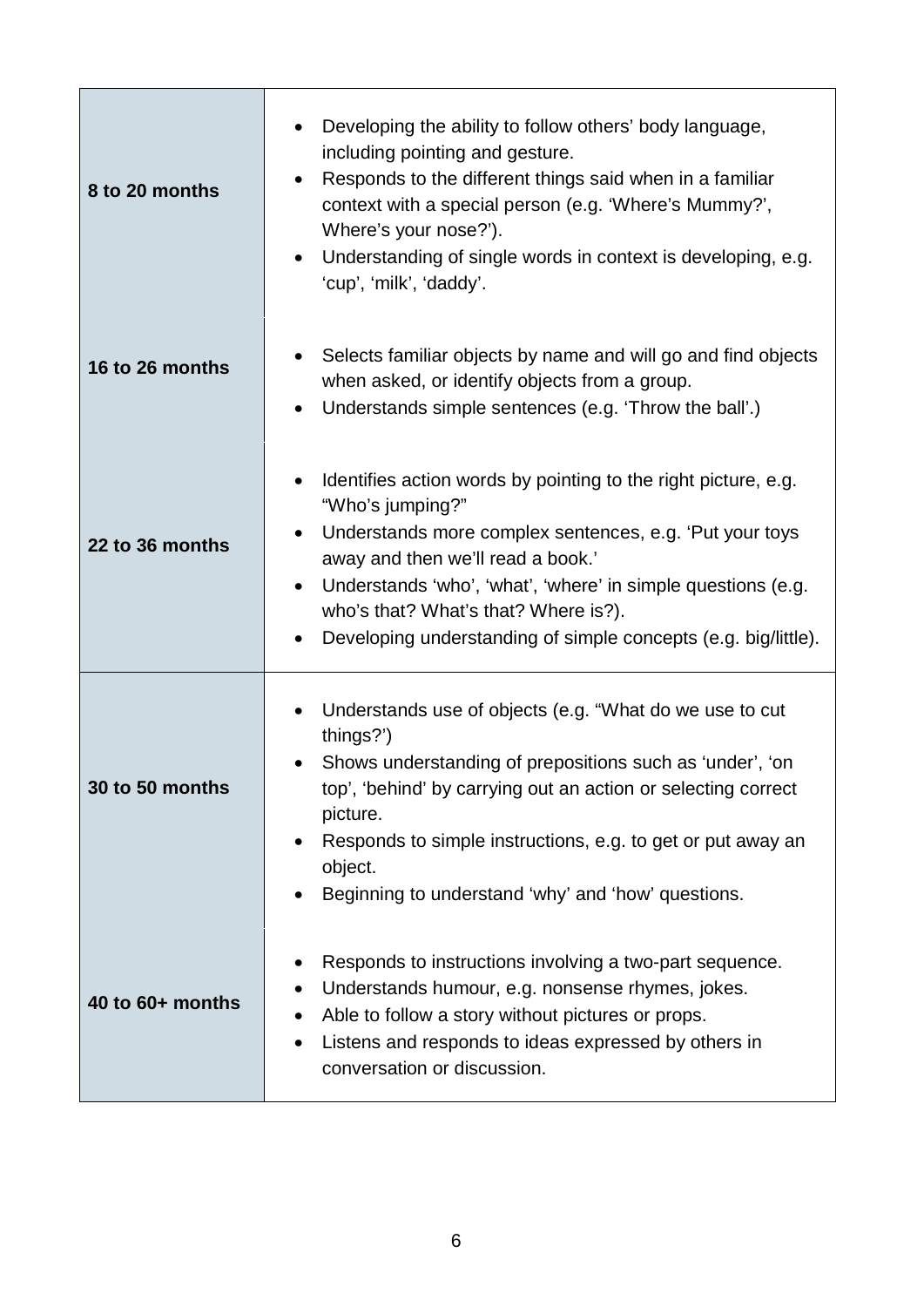## **Early learning goal – understanding**

Children follow instructions involving several ideas or actions. They answer 'how' and 'why' questions about their experiences and in response to stories or events.

# <span id="page-6-0"></span>**Speaking**

| Age                       | <b>Typical behaviour</b>                                                                                                                                                                                                                                                                                                                                                                                                |
|---------------------------|-------------------------------------------------------------------------------------------------------------------------------------------------------------------------------------------------------------------------------------------------------------------------------------------------------------------------------------------------------------------------------------------------------------------------|
| <b>Birth to 11 months</b> | Communicates needs and feelings in a variety of ways<br>including crying, gurgling, babbling and squealing.<br>Makes own sounds in response when talked to by familiar<br>adults.<br>Lifts arms in anticipation of being picked up.<br>$\bullet$<br>Practises and gradually develops speech sounds (babbling)<br>$\bullet$<br>to communicate with adults; says sounds like 'baba, nono,<br>gogo'.                       |
| 8 to 20 months            | Uses sounds in play, e.g. 'brrrm' for toy car.<br>Uses single words.<br>Frequently imitates words and sounds.<br>٠<br>Enjoys babbling and increasingly experiments with using<br>sounds and words to communicate for a range of purposes<br>(e.g. teddy, more, no, bye-bye.)<br>Uses pointing with eye gaze to make requests, and to share<br>an interest.<br>Creates personal words as they begin to develop language. |
| 16 to 26 months           | Copies familiar expressions, e.g. 'Oh dear', 'All gone'.<br>Beginning to put two words together (e.g. 'want ball', 'more<br>juice').<br>Uses different types of everyday words (nouns, verbs and<br>adjectives, e.g. banana, go, sleep, hot).<br>Beginning to ask simple questions.<br>Beginning to talk about people and things that are not<br>present.                                                               |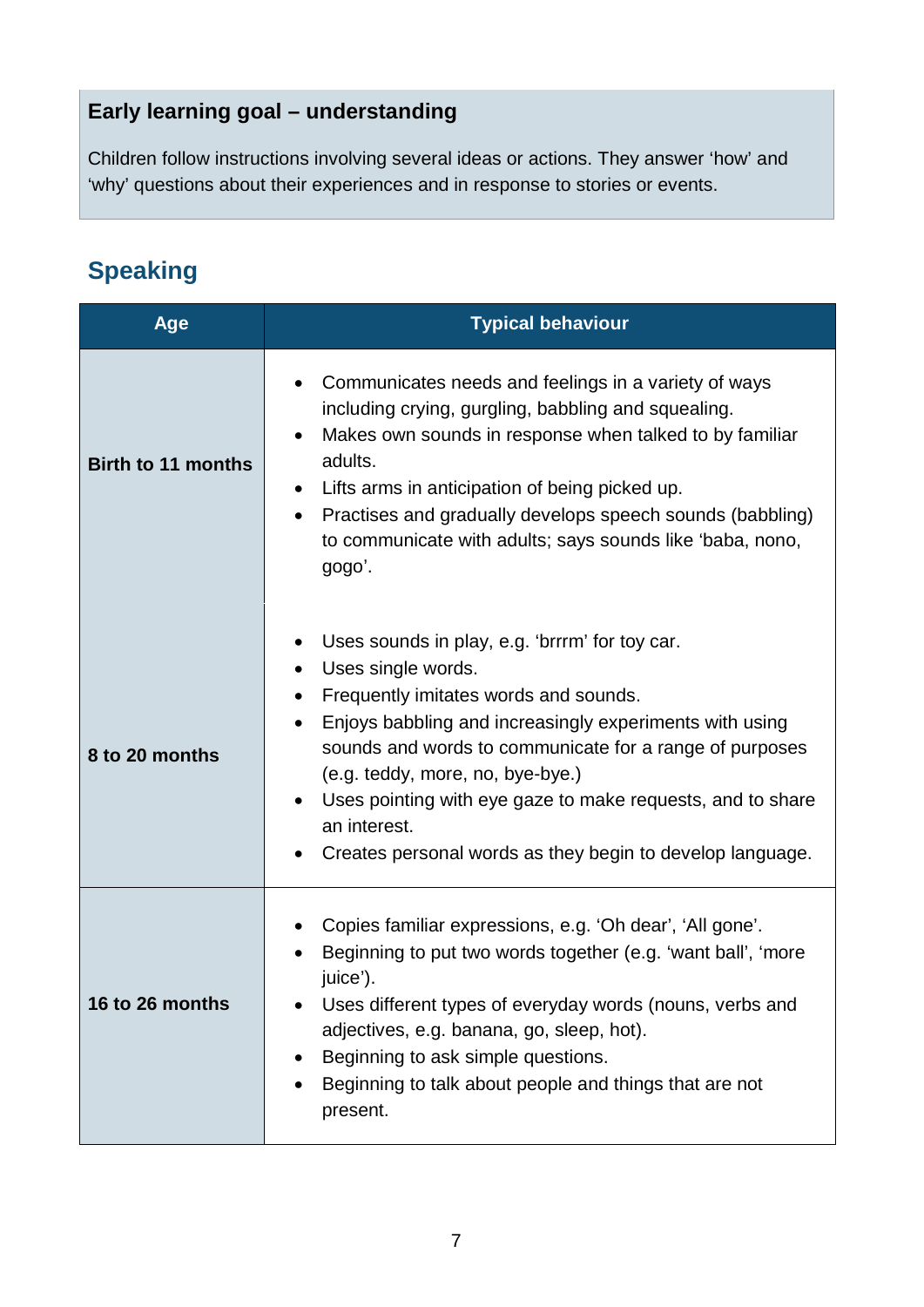| 22 to 36 months    | Uses language as a powerful means of widening contacts,<br>sharing feelings, experiences and thoughts.<br>Holds a conversation, jumping from topic to topic.<br>$\bullet$<br>Learns new words very rapidly and is able to use them in<br>$\bullet$<br>communicating.<br>Uses gestures, sometimes with limited talk, e.g. reaches<br>$\bullet$<br>towards toy, saying 'I have it'.<br>Uses a variety of questions (e.g. what, where, who).<br>$\bullet$<br>Uses simple sentences (e.g.' Mummy gonna work.')<br>$\bullet$<br>Beginning to use word endings (e.g. going, cats).<br>$\bullet$                                                                                                                                                                                                                                                                                                                                                   |
|--------------------|---------------------------------------------------------------------------------------------------------------------------------------------------------------------------------------------------------------------------------------------------------------------------------------------------------------------------------------------------------------------------------------------------------------------------------------------------------------------------------------------------------------------------------------------------------------------------------------------------------------------------------------------------------------------------------------------------------------------------------------------------------------------------------------------------------------------------------------------------------------------------------------------------------------------------------------------|
| 30 to 50 months    | Beginning to use more complex sentences to link thoughts<br>$\bullet$<br>(e.g. using and, because).<br>Can retell a simple past event in correct order (e.g. went<br>down slide, hurt finger).<br>Uses talk to connect ideas, explain what is happening and<br>$\bullet$<br>anticipate what might happen next, recall and relive past<br>experiences.<br>Questions why things happen and gives explanations. Asks<br>$\bullet$<br>e.g. who, what, when, how.<br>Uses a range of tenses (e.g. play, playing, will play, played).<br>$\bullet$<br>Uses intonation, rhythm and phrasing to make the meaning<br>$\bullet$<br>clear to others.<br>Uses vocabulary focused on objects and people that are of<br>particular importance to them.<br>Builds up vocabulary that reflects the breadth of their<br>experiences.<br>Uses talk in pretending that objects stand for something else<br>$\bullet$<br>in play, e.g. 'This box is my castle.' |
| 40 to $60+$ months | Extends vocabulary, especially by grouping and naming,<br>exploring the meaning and sounds of new words.<br>Uses language to imagine and recreate roles and<br>٠<br>experiences in play situations.<br>Links statements and sticks to a main theme or intention.<br>Uses talk to organise, sequence and clarify thinking, ideas,<br>$\bullet$<br>feelings and events.<br>Introduces a storyline or narrative into their play.                                                                                                                                                                                                                                                                                                                                                                                                                                                                                                               |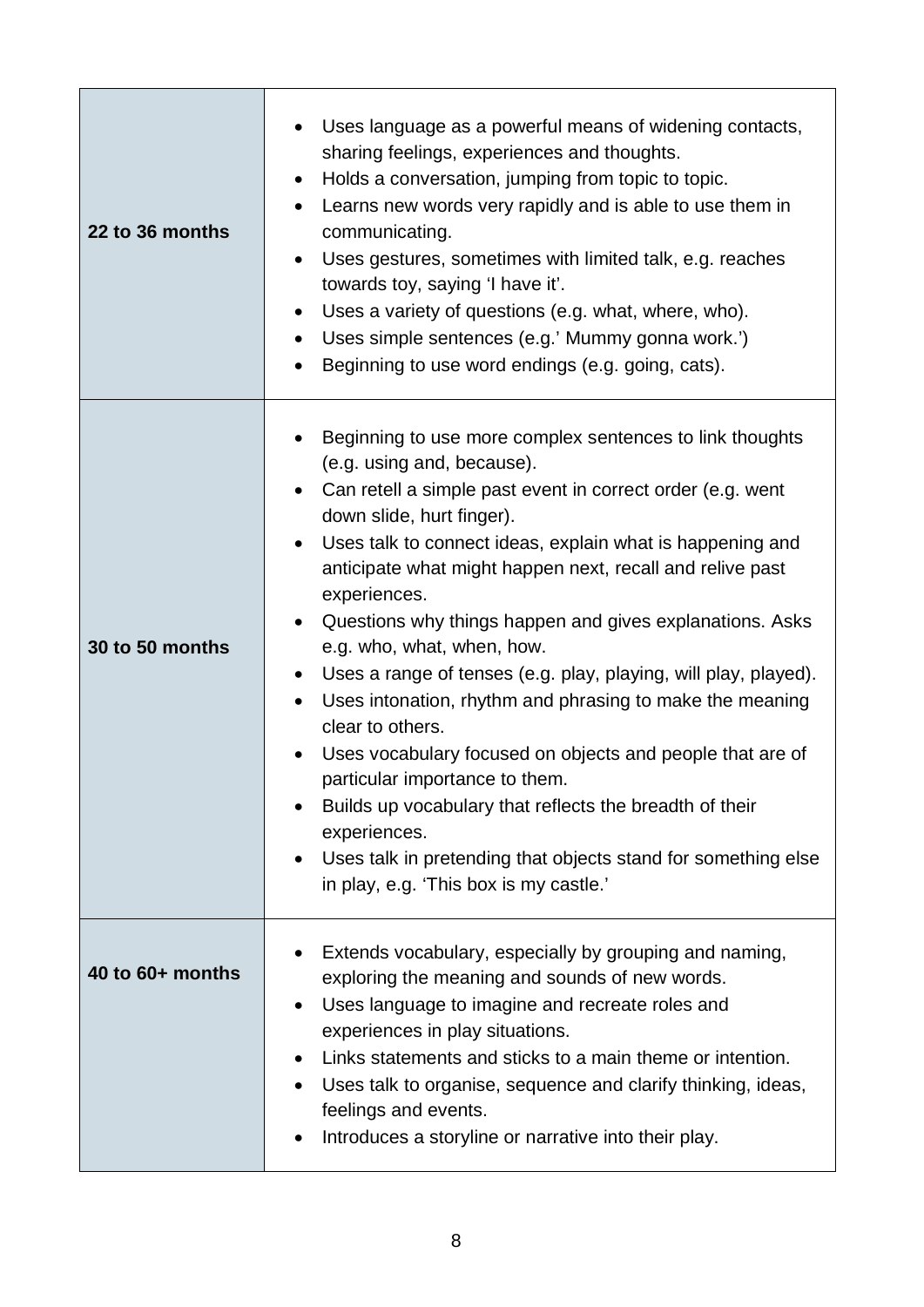#### **Early learning goal – speaking**

Children express themselves effectively, showing awareness of listeners' needs. They use past, present and future forms accurately when talking about events that have happened or are to happen in the future. They develop their own narratives and explanations by connecting ideas or events.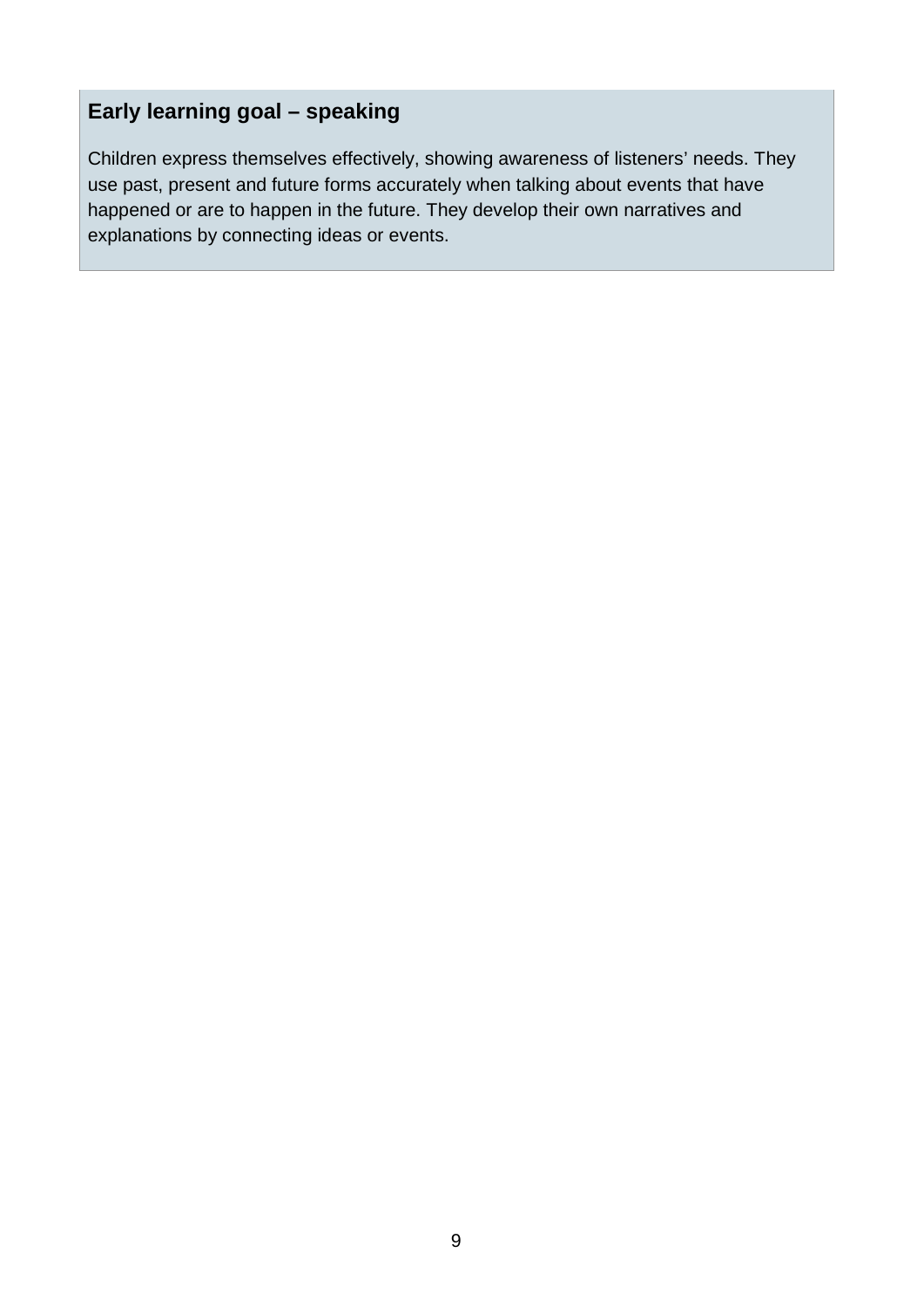# <span id="page-9-0"></span>**2. Physical development**

The tables below set out what you should be observing a child doing at each stage, if they are developing typically for their age.

# <span id="page-9-1"></span>**Moving and handling**

| Age                       | <b>Typical behaviour</b>                                                                                                                                                                                                                                                                                                                                                                                                                                                                                                                                                                                                                                                                                                                                                                                                                                                                           |
|---------------------------|----------------------------------------------------------------------------------------------------------------------------------------------------------------------------------------------------------------------------------------------------------------------------------------------------------------------------------------------------------------------------------------------------------------------------------------------------------------------------------------------------------------------------------------------------------------------------------------------------------------------------------------------------------------------------------------------------------------------------------------------------------------------------------------------------------------------------------------------------------------------------------------------------|
| <b>Birth to 11 months</b> | Turns head in response to sounds and sights.<br>$\bullet$<br>Gradually develops ability to hold up own head.<br>٠<br>Makes movements with arms and legs which gradually<br>become more controlled.<br>Rolls over from front to back, from back to front.<br>$\bullet$<br>When lying on tummy becomes able to lift first head and then<br>chest, supporting self with forearms and then straight arms.<br>Watches and explores hands and feet, e.g. when lying on<br>$\bullet$<br>back lifts legs into vertical position and grasps feet.<br>Reaches out for, touches and begins to hold objects.<br>٠<br>Explores objects with mouth, often picking up an object and<br>holding it to the mouth.                                                                                                                                                                                                   |
| 8 to 20 months            | Sits unsupported on the floor.<br>When sitting, can lean forward to pick up small toys.<br>٠<br>Pulls to standing, holding on to furniture or person for<br>support.<br>Crawls, bottom shuffles or rolls continuously to move around.<br>$\bullet$<br>Walks around furniture lifting one foot and stepping sideways<br>$\bullet$<br>(cruising), and walks with one or both hands held by adult.<br>Takes first few steps independently.<br>٠<br>Passes toys from one hand to the other.<br>٠<br>Holds an object in each hand and brings them together in the<br>middle, e.g. holds two blocks and bangs them together.<br>Picks up small objects between thumb and fingers.<br>$\bullet$<br>Enjoys the sensory experience of making marks in damp<br>sand, paste or paint.<br>Holds pen or crayon using a whole hand (palmar) grasp and<br>$\bullet$<br>makes random marks with different strokes. |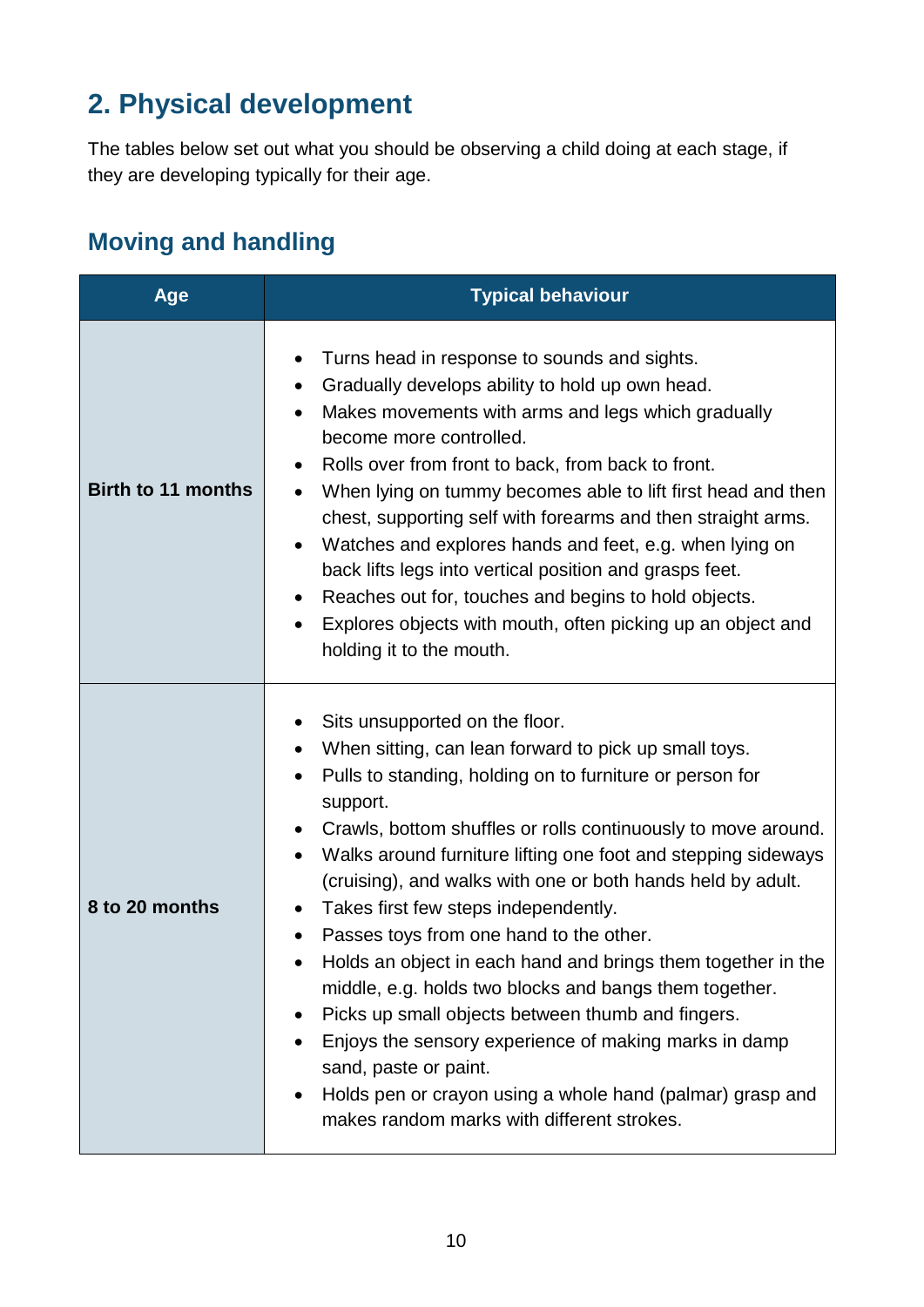| 16 to 26 months | Walks upstairs holding hand of adult.<br>Comes downstairs backwards on knees (crawling).<br>Beginning to balance blocks to build a small tower.<br>Makes connections between their movement and the marks<br>they make.                                                                                                                                                                                                                                                                                                                                                                                                                                                                                                                                                                                                                     |
|-----------------|---------------------------------------------------------------------------------------------------------------------------------------------------------------------------------------------------------------------------------------------------------------------------------------------------------------------------------------------------------------------------------------------------------------------------------------------------------------------------------------------------------------------------------------------------------------------------------------------------------------------------------------------------------------------------------------------------------------------------------------------------------------------------------------------------------------------------------------------|
| 22 to 36 months | Runs safely on whole foot.<br>Squats with steadiness to rest or play with object on the<br>ground, and rises to feet without using hands.<br>Climbs confidently and is beginning to pull themselves up on<br>$\bullet$<br>nursery play climbing equipment.<br>Can kick a large ball.<br>$\bullet$<br>Turns pages in a book, sometimes several at once.<br>Shows control in holding and using jugs to pour, hammers,<br>books and mark-making tools.<br>Beginning to use three fingers (tripod grip) to hold writing<br>tools.<br>Imitates drawing simple shapes such as circles and lines.<br>$\bullet$<br>Walks upstairs or downstairs holding onto a rail two feet to a<br>step.<br>May be beginning to show preference for dominant hand.                                                                                                |
| 30 to 50 months | Moves freely and with pleasure and confidence in a range of<br>ways, such as slithering, shuffling, rolling, crawling, walking,<br>running, jumping, skipping, sliding and hopping.<br>Mounts stairs, steps or climbing equipment using alternate<br>٠<br>feet.<br>Walks downstairs, two feet to each step while carrying a<br>small object.<br>Runs skilfully and negotiates space successfully, adjusting<br>٠<br>speed or direction to avoid obstacles.<br>Can stand momentarily on one foot when shown.<br>Can catch a large ball.<br>Draws lines and circles using gross motor movements.<br>Uses one-handed tools and equipment, e.g. makes snips in<br>paper with child scissors.<br>Holds pencil between thumb and two fingers, no longer using<br>whole-hand grasp.<br>Holds pencil near point between first two fingers and thumb |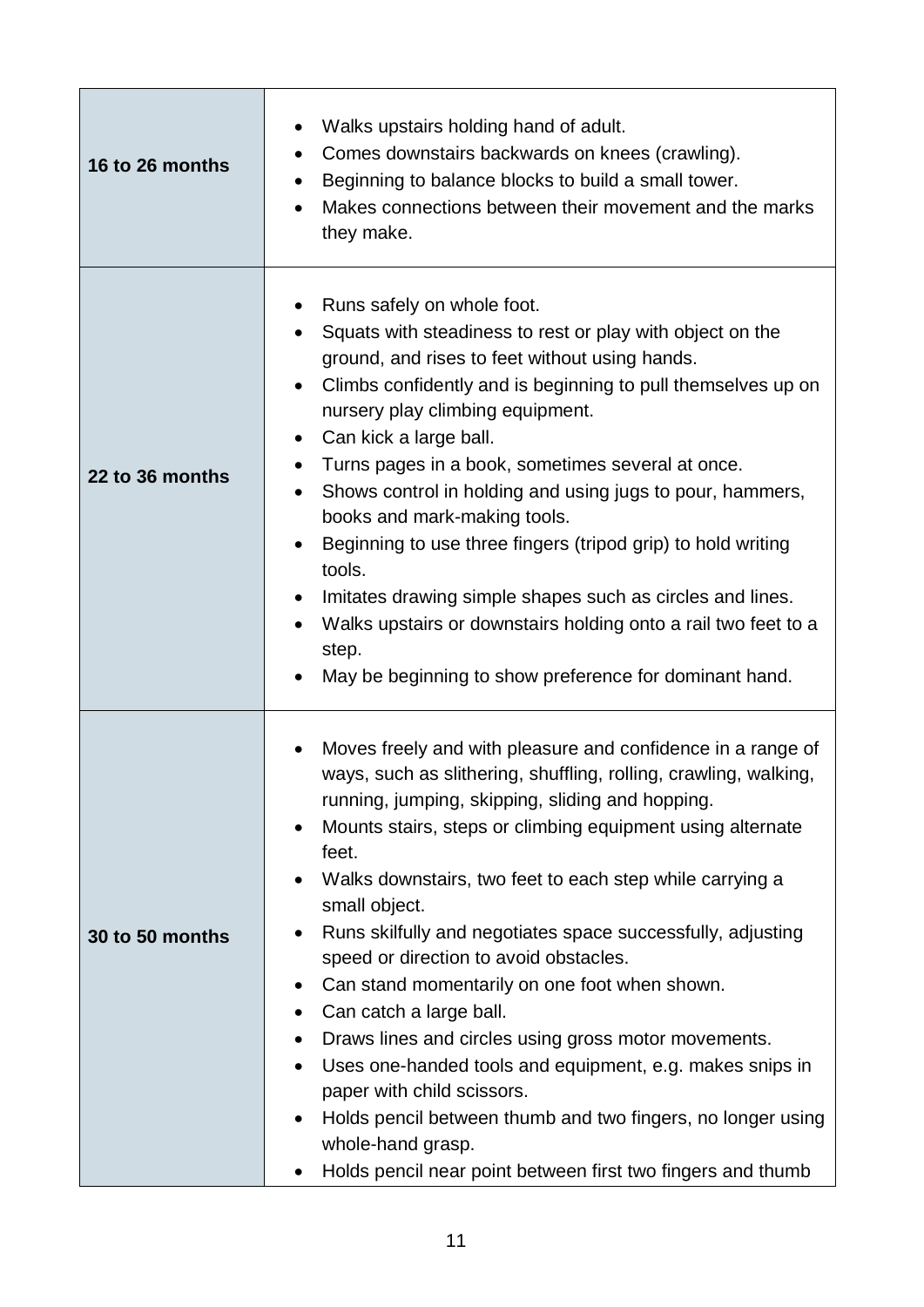|                  | and uses it with good control.                                                                                                                                                                                                                                                                                                                                                                                                                                                                                                                                                                                                                                                                                                                                                                                                                                                                                                                                 |
|------------------|----------------------------------------------------------------------------------------------------------------------------------------------------------------------------------------------------------------------------------------------------------------------------------------------------------------------------------------------------------------------------------------------------------------------------------------------------------------------------------------------------------------------------------------------------------------------------------------------------------------------------------------------------------------------------------------------------------------------------------------------------------------------------------------------------------------------------------------------------------------------------------------------------------------------------------------------------------------|
|                  | Can copy some letters, e.g. letters from their name.                                                                                                                                                                                                                                                                                                                                                                                                                                                                                                                                                                                                                                                                                                                                                                                                                                                                                                           |
| 40 to 60+ months | Experiments with different ways of moving.<br>Jumps off an object and lands appropriately.<br>$\bullet$<br>Negotiates space successfully when playing racing and<br>chasing games with other children, adjusting speed or<br>changing direction to avoid obstacles.<br>Travels with confidence and skill around, under, over and<br>$\bullet$<br>through balancing and climbing equipment.<br>Shows increasing control over an object in pushing, patting,<br>$\bullet$<br>throwing, catching or kicking it.<br>Uses simple tools to effect changes to materials.<br>Handles tools, objects, construction and malleable materials<br>safely and with increasing control.<br>Shows a preference for a dominant hand.<br>$\bullet$<br>Begins to use anticlockwise movement and retrace vertical<br>lines.<br>Begins to form recognisable letters.<br>Uses a pencil and holds it effectively to form recognisable<br>letters, most of which are correctly formed. |

## **Early learning goal – moving and handling**

Children show good control and co-ordination in large and small movements. They move confidently in a range of ways, safely negotiating space. They handle equipment and tools effectively, including pencils for writing.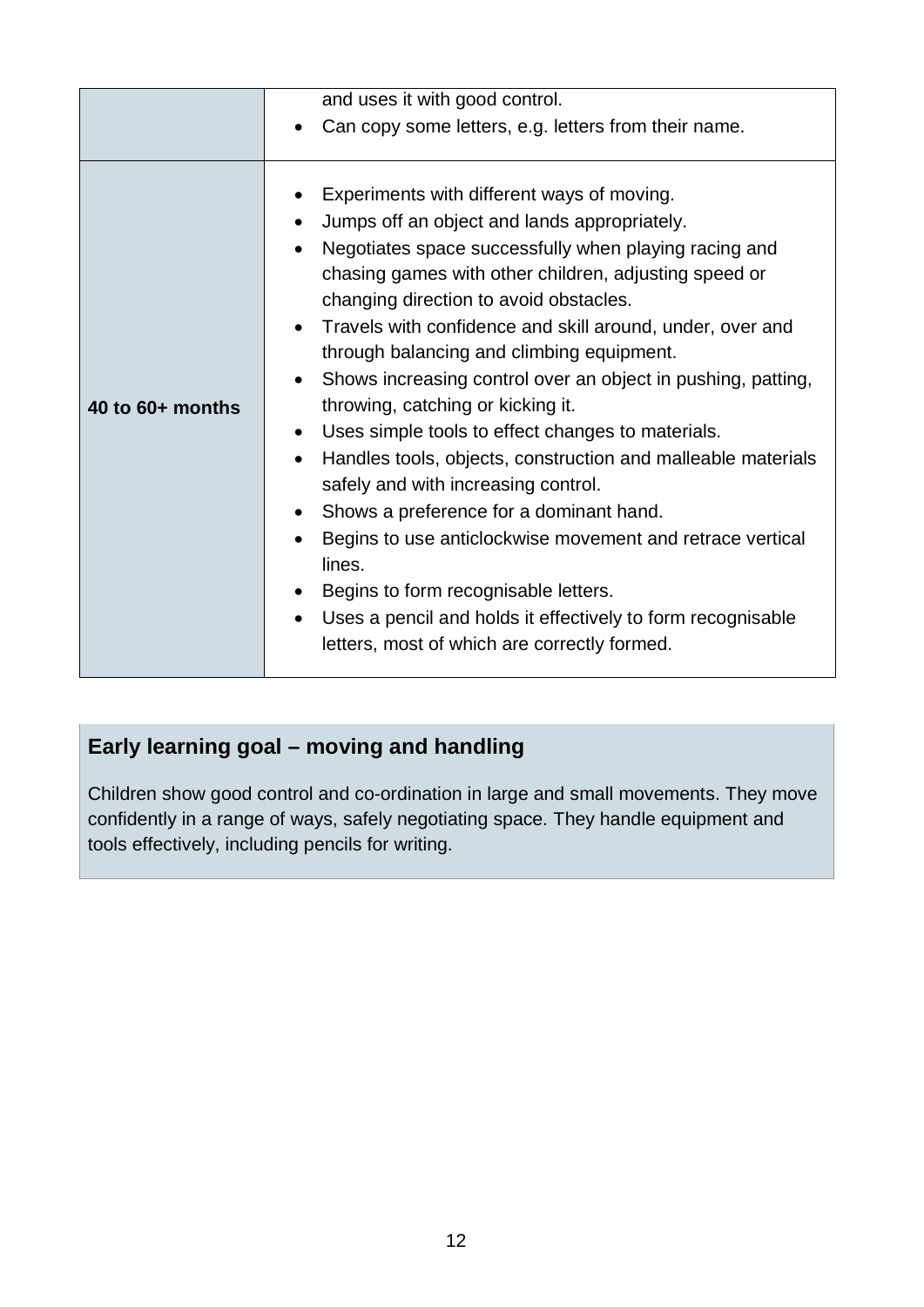# <span id="page-12-0"></span>**Health and self-care**

| Age                       | <b>Typical behaviour</b>                                                                                                                                                                                                                                                                                                                                                                                                                                           |
|---------------------------|--------------------------------------------------------------------------------------------------------------------------------------------------------------------------------------------------------------------------------------------------------------------------------------------------------------------------------------------------------------------------------------------------------------------------------------------------------------------|
| <b>Birth to 11 months</b> | Responds to and thrives on warm, sensitive physical contact<br>and care.<br>Expresses discomfort, hunger or thirst.<br>$\bullet$<br>Anticipates food routines with interest.                                                                                                                                                                                                                                                                                       |
| 8 to 20 months            | Opens mouth for spoon.<br>Holds own bottle or cup.<br>Grasps finger foods and brings them to mouth.<br>Attempts to use spoon: can guide towards mouth but food<br>often falls off.<br>Can actively cooperate with nappy changing (lies still, helps<br>$\bullet$<br>hold legs up).<br>Starts to communicate urination, bowel movement.                                                                                                                             |
| 16 to 26 months           | Develops own likes and dislikes in food and drink.<br>Willing to try new food textures and tastes.<br>$\bullet$<br>Holds cup with both hands and drinks without much spilling.<br>٠<br>Clearly communicates wet or soiled nappy or pants.<br>٠<br>Shows some awareness of bladder and bowel urges.<br>$\bullet$<br>Shows awareness of what a potty or toilet is used for.<br>Shows a desire to help with dressing/undressing and hygiene<br>$\bullet$<br>routines. |
| 22 to 36 months           | Feeds self competently with spoon.<br>Drinks well without spilling.<br>Clearly communicates their need for potty or toilet.<br>$\bullet$<br>Beginning to recognise danger and seeks support of<br>significant adults for help.<br>Helps with clothing, e.g. puts on hat, unzips zipper on jacket,<br>takes off unbuttoned shirt.<br>Beginning to be independent in self-care, but still often needs<br>adult support.                                              |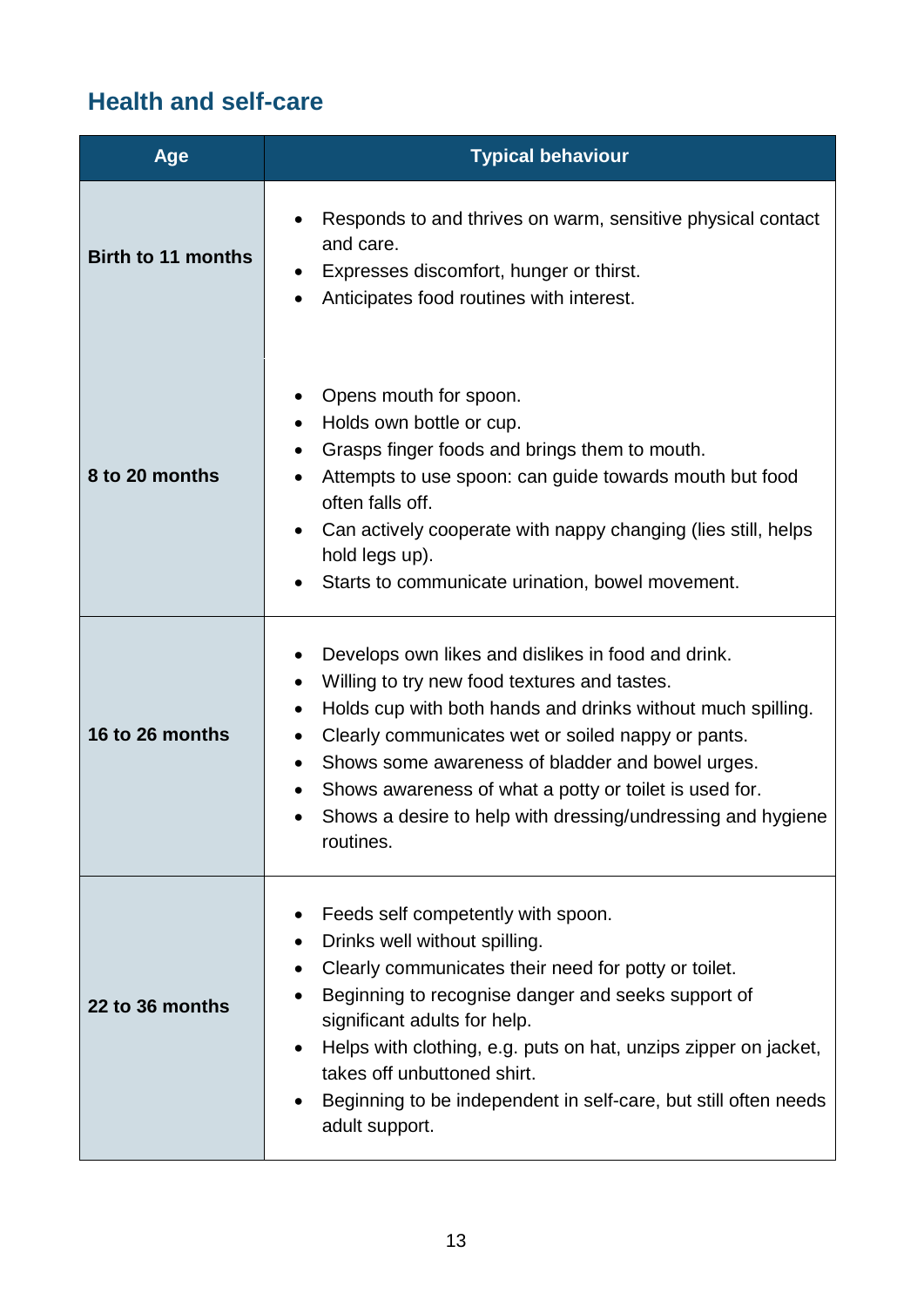| 30 to 50 months    | Can tell adults when hungry or tired or when they want to<br>rest or play.<br>Observes the effects of activity on their bodies.<br>$\bullet$<br>Understands that equipment and tools have to be used<br>$\bullet$<br>safely.<br>Gains more bowel and bladder control and can attend to<br>$\bullet$<br>toileting needs most of the time themselves.<br>Can usually manage washing and drying hands.<br>٠<br>Dresses with help, e.g. puts arms into open-fronted coat or<br>shirt when held up, pulls up own trousers, and pulls up zipper<br>once it is fastened at the bottom.                       |
|--------------------|-------------------------------------------------------------------------------------------------------------------------------------------------------------------------------------------------------------------------------------------------------------------------------------------------------------------------------------------------------------------------------------------------------------------------------------------------------------------------------------------------------------------------------------------------------------------------------------------------------|
| 40 to $60+$ months | Eats a healthy range of foodstuffs and understands need for<br>$\bullet$<br>variety in food.<br>• Usually dry and clean during the day.<br>Shows some understanding that good practices with regard<br>$\bullet$<br>to exercise, eating, sleeping and hygiene can contribute to<br>good health.<br>Shows understanding of the need for safety when tackling<br>$\bullet$<br>new challenges, and considers and manages some risks.<br>Shows understanding of how to transport and store<br>$\bullet$<br>equipment safely.<br>Practices some appropriate safety measures without direct<br>supervision. |

## **Early learning goal – health and self-care**

Children know the importance for good health of physical exercise, and a healthy diet, and talk about ways to keep healthy and safe. They manage their own basic hygiene and personal needs successfully, including dressing and going to the toilet independently.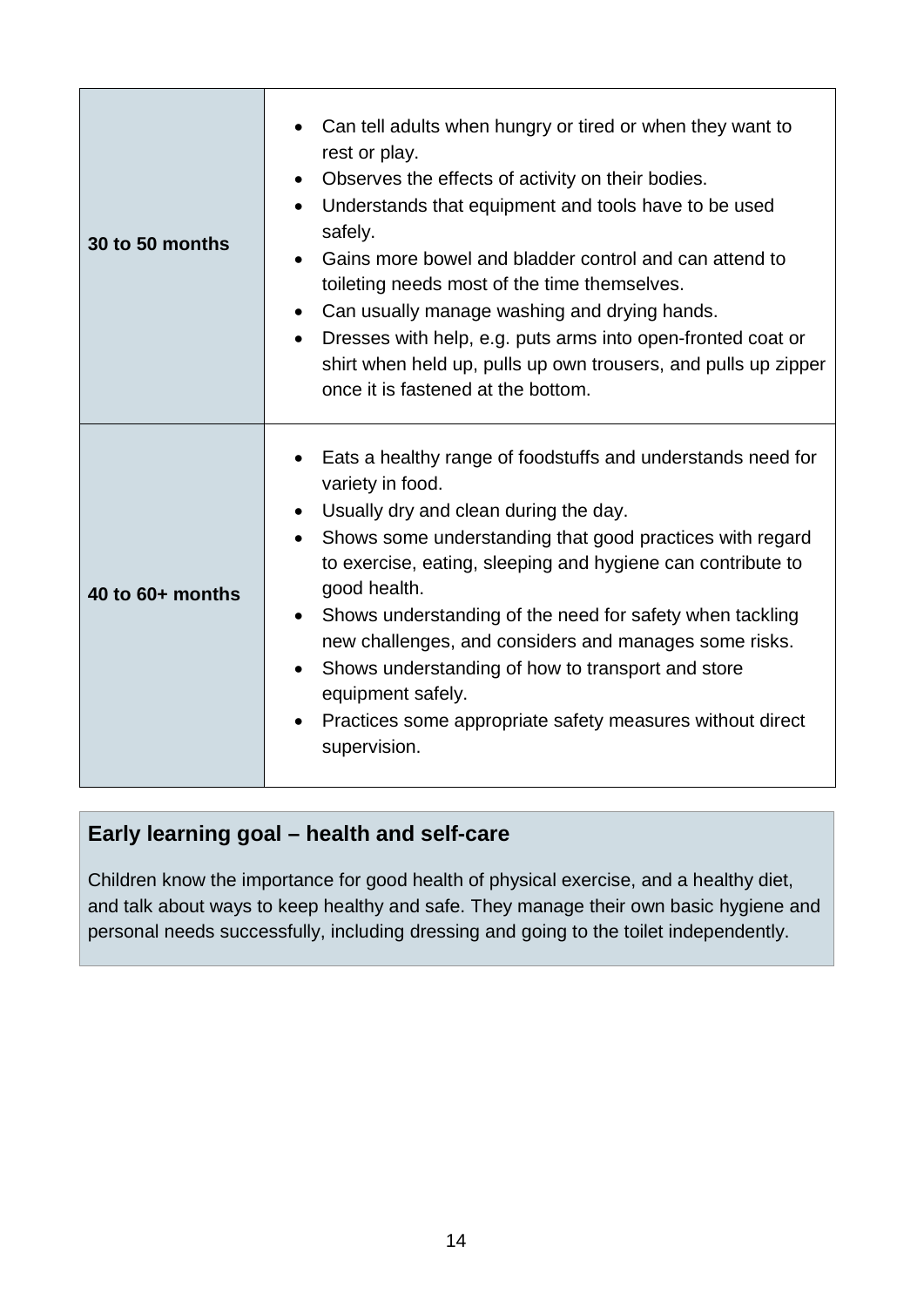# <span id="page-14-0"></span>**3. Personal, social and emotional development**

The tables below set out what you should be observing a child doing at each stage, if they are developing typically for their age.

# <span id="page-14-1"></span>**Self-confidence and self-awareness**

| <b>Age</b>         | <b>Typical behaviour</b>                                                                                                                                                                                                                                                                                                                                                                     |
|--------------------|----------------------------------------------------------------------------------------------------------------------------------------------------------------------------------------------------------------------------------------------------------------------------------------------------------------------------------------------------------------------------------------------|
| Birth to 11 months | Laughs and gurgles, e.g. shows pleasure at being tickled and<br>other physical interactions.<br>Uses voice, gesture, eye contact and facial expression to<br>$\bullet$<br>make contact with people and keep their attention.                                                                                                                                                                 |
| 8 to 20 months     | Enjoys finding own nose, eyes or tummy as part of naming<br>games.<br>Learns that own voice and actions have effects on others.<br>Uses pointing with eye gaze to make requests, and to share<br>$\bullet$<br>an interest.<br>Engages other person to help achieve a goal, e.g. to get an<br>object out of reach.                                                                            |
| 16 to 26 months    | Explores new toys and environments, but 'checks in'<br>regularly with familiar adult as and when needed.<br>Gradually able to engage in pretend play with toys (supports<br>$\bullet$<br>child to understand their own thinking may be different from<br>others).<br>Demonstrates sense of self as an individual, e.g. wants to do<br>$\bullet$<br>things independently, says "No" to adult. |
| 22 to 36 months    | Separates from main carer with support and encouragement<br>$\bullet$<br>from a familiar adult.<br>Expresses own preferences and interests.                                                                                                                                                                                                                                                  |
| 30 to 50 months    | Can select and use activities and resources with help.<br>Welcomes and values praise for what they have done.<br>Enjoys responsibility of carrying out small tasks.<br>Is more outgoing towards unfamiliar people and more<br>confident in new social situations.                                                                                                                            |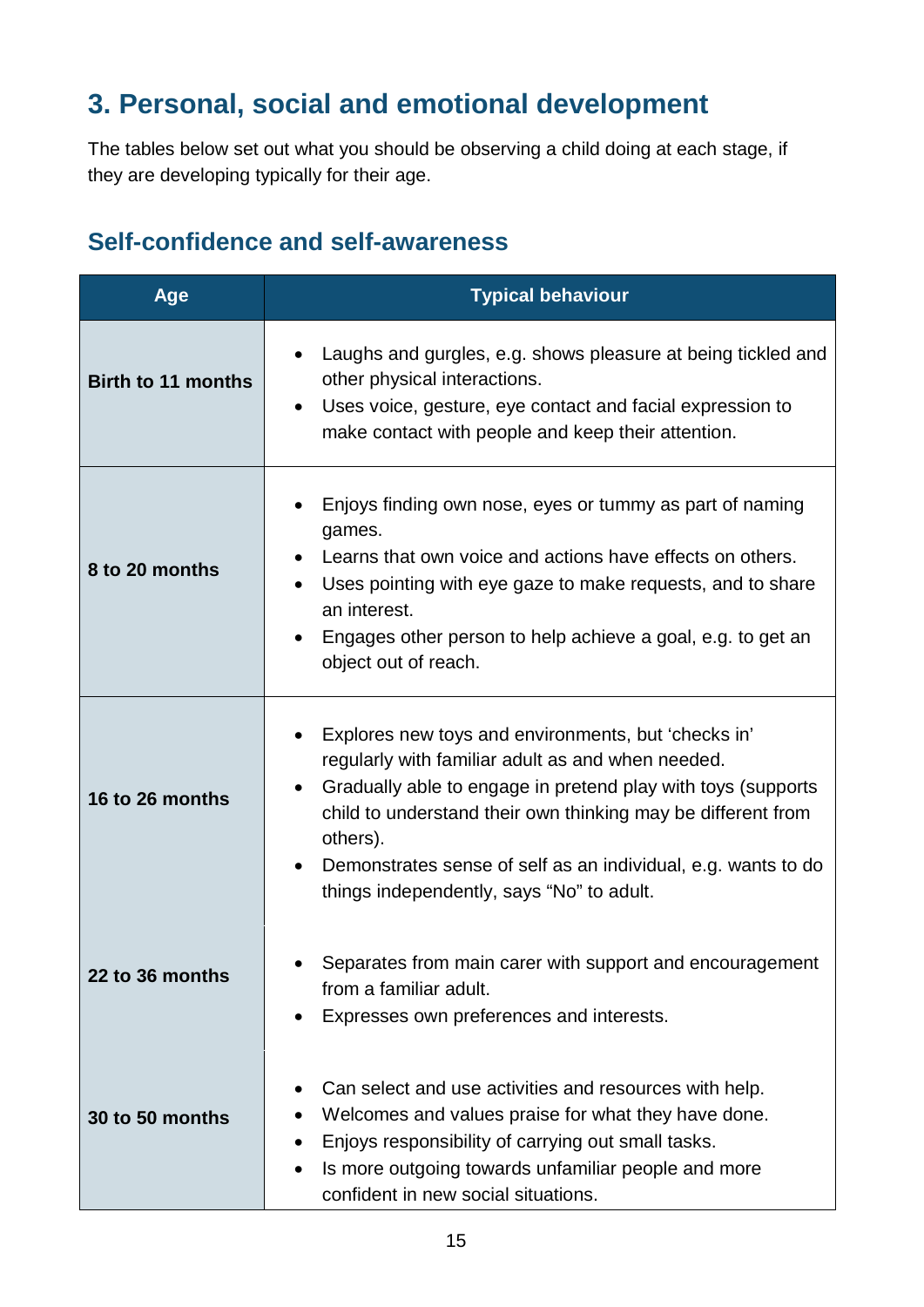|                      | • Confident to talk to other children when playing, and will<br>communicate freely about own home and community.<br>• Shows confidence in asking adults for help. |
|----------------------|-------------------------------------------------------------------------------------------------------------------------------------------------------------------|
| $40$ to $60+$ months | • Confident to speak to others about own needs, wants,<br>interests and opinions.<br>• Can describe self in positive terms and talk about abilities.              |

#### **Early learning goal – self-confidence and self-awareness**

Children are confident to try new activities, and say why they like some activities more than others. They are confident to speak in a familiar group, will talk about their ideas, and will choose the resources they need for their chosen activities. They say when they do or don't need help.

## <span id="page-15-0"></span>**Managing feelings and behaviour**

| <b>Age</b>         | <b>Typical behaviour</b>                                                                                                                                                                                                                                                                                                                                                                                                                                           |
|--------------------|--------------------------------------------------------------------------------------------------------------------------------------------------------------------------------------------------------------------------------------------------------------------------------------------------------------------------------------------------------------------------------------------------------------------------------------------------------------------|
| Birth to 11 months | Is comforted by touch and people's faces and voices.<br>Seeks physical and emotional comfort by snuggling into<br>trusted adults.<br>Calms from being upset when held, rocked, spoken or sung<br>$\bullet$<br>to with soothing voice.<br>Shows a range of emotions such as pleasure, fear and<br>excitement.<br>Reacts emotionally to other people's emotions, e.g. smiles<br>$\bullet$<br>when smiled at and becomes distressed if hears another<br>child crying. |
| 8 to 20 months     | Uses familiar adult to share feelings such as excitement or<br>pleasure, and for 'emotional refuelling' when feeling tired,<br>stressed or frustrated.<br>Growing ability to soothe themselves, and may like to use a<br>$\bullet$<br>comfort object.<br>Cooperates with caregiving experiences, e.g. dressing.<br>Beginning to understand 'yes', 'no' and some boundaries.                                                                                        |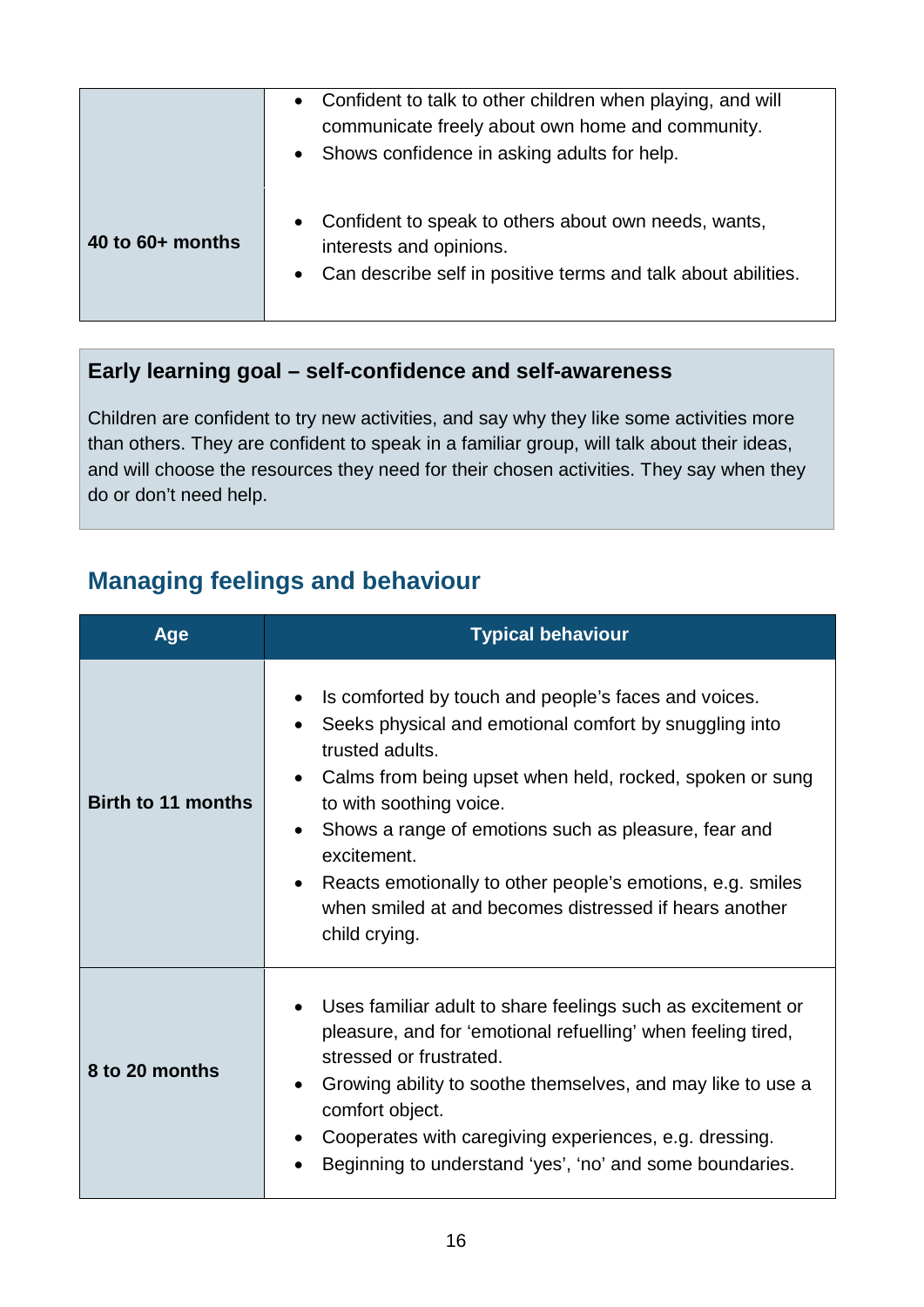| 16 to 26 months    | Is aware of others' feelings, for example, looks concerned if<br>hears crying or looks excited if hears a familiar happy voice.<br>Growing sense of will and determination may result in<br>$\bullet$<br>feelings of anger and frustration which are difficult to handle,<br>e.g. may have tantrums.<br>Responds to a few appropriate boundaries, with<br>$\bullet$<br>encouragement and support.<br>Begins to learn that some things are theirs, some things are<br>$\bullet$<br>shared, and some things belong to other people.                                                                                                                                             |
|--------------------|-------------------------------------------------------------------------------------------------------------------------------------------------------------------------------------------------------------------------------------------------------------------------------------------------------------------------------------------------------------------------------------------------------------------------------------------------------------------------------------------------------------------------------------------------------------------------------------------------------------------------------------------------------------------------------|
| 22 to 36 months    | Seeks comfort from familiar adults when needed.<br>Can express their own feelings such as sad, happy, cross,<br>$\bullet$<br>scared, worried.<br>Responds to the feelings and wishes of others.<br>$\bullet$<br>Aware that some actions can hurt or harm others.<br>$\bullet$<br>Tries to help or give comfort when others are distressed.<br>$\bullet$<br>Shows understanding and cooperates with some boundaries<br>$\bullet$<br>and routines.<br>Can inhibit own actions/behaviours, e.g. stop themselves<br>$\bullet$<br>from doing something they shouldn't do.<br>Growing ability to distract self when upset, e.g. by engaging<br>$\bullet$<br>in a new play activity. |
| 30 to 50 months    | Aware of own feelings, and knows that some actions and<br>words can hurt others' feelings.<br>Begins to accept the needs of others and can take turns and<br>share resources, sometimes with support from others.<br>Can usually tolerate delay when needs are not immediately<br>$\bullet$<br>met, and understands wishes may not always be met.<br>Can usually adapt behaviour to different events, social<br>٠<br>situations and changes in routine.                                                                                                                                                                                                                       |
| 40 to $60+$ months | Understands that own actions affect other people, for<br>٠<br>example, becomes upset or tries to comfort another child<br>when they realise they have upset them.<br>Aware of the boundaries set, and of behavioural expectations<br>$\bullet$<br>in the setting.<br>Beginning to be able to negotiate and solve problems without<br>$\bullet$<br>aggression, e.g. when someone has taken their toy.                                                                                                                                                                                                                                                                          |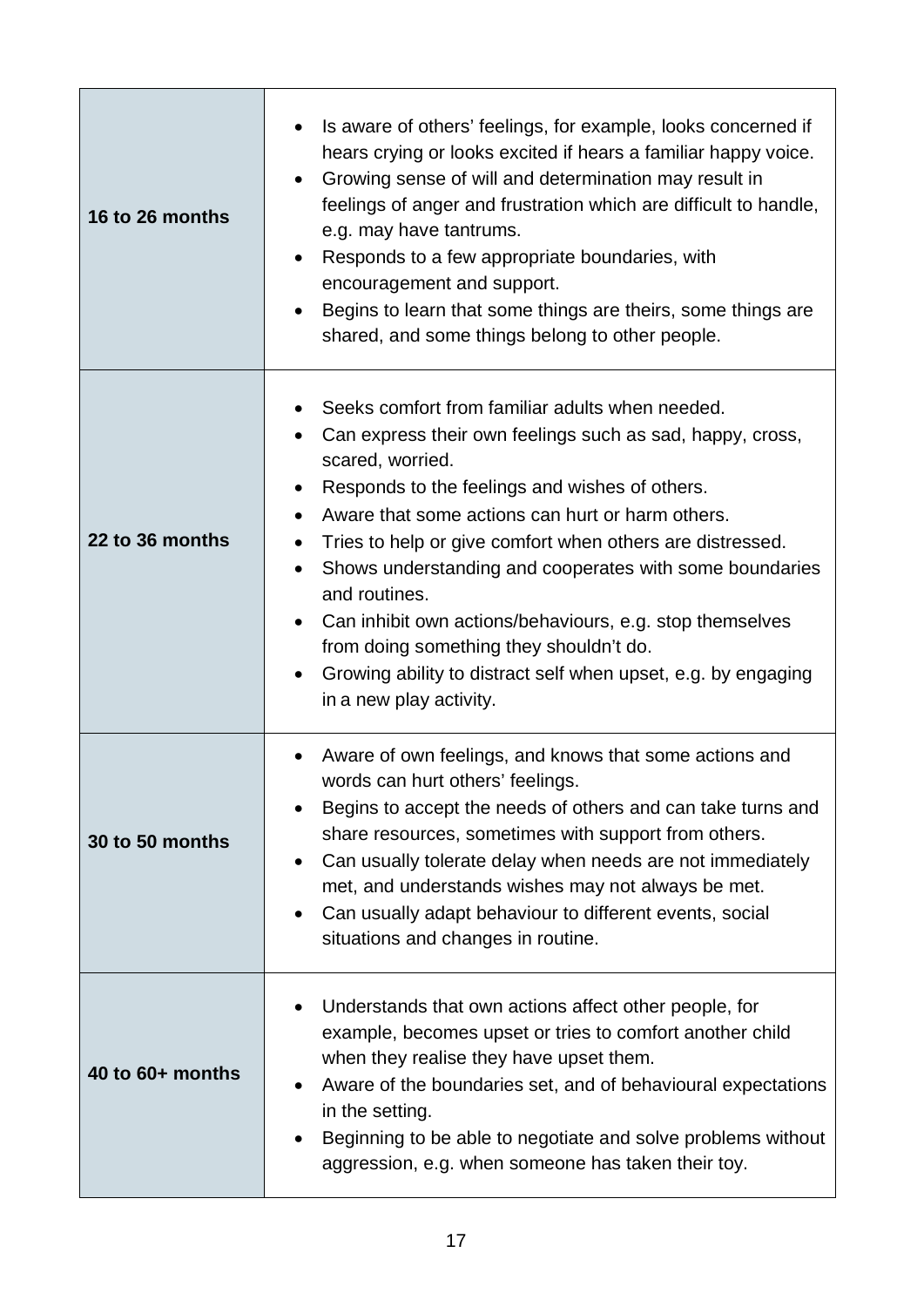#### **Early learning goal – managing feelings and behaviour**

Children talk about how they and others show feelings, talk about their own and others' behaviour, and its consequences, and know that some behaviour is unacceptable. They work as part of a group or class, and understand and follow the rules. They adjust their behaviour to different situations, and take changes of routine in their stride.

# <span id="page-17-0"></span>**Making relationships**

| Age                       | <b>Typical behaviour</b>                                                                                                                                                                                                                                                                                                                                                                                                                                                                                                                                                                                                                                                               |
|---------------------------|----------------------------------------------------------------------------------------------------------------------------------------------------------------------------------------------------------------------------------------------------------------------------------------------------------------------------------------------------------------------------------------------------------------------------------------------------------------------------------------------------------------------------------------------------------------------------------------------------------------------------------------------------------------------------------------|
| <b>Birth to 11 months</b> | Enjoys the company of others and seeks contact with others<br>from birth.<br>Gazes at faces and copies facial movements, e.g. sticking<br>$\bullet$<br>out tongue, opening mouth and widening eyes.<br>Responds when talked to, for example, moves arms and<br>$\bullet$<br>legs, changes facial expression, moves body and makes<br>mouth movements.<br>Recognises and is most responsive to main carer's voice:<br>face brightens, activity increases when familiar carer<br>appears.<br>Responds to what carer is paying attention to, e.g. following<br>their gaze.<br>Likes cuddles and being held: calms, snuggles in, smiles,<br>gazes at carer's face or strokes carer's skin. |
| 8 to 20 months            | Seeks to gain attention in a variety of ways, drawing others<br>$\bullet$<br>into social interaction.<br>Builds relationships with special people.<br>$\bullet$<br>Is wary of unfamiliar people.<br>$\bullet$<br>Interacts with others and explores new situations when<br>$\bullet$<br>supported by familiar person.<br>Shows interest in the activities of others and responds<br>differently to children and adults, e.g. may be more interested<br>in watching children than adults or may pay more attention<br>when children talk to them.                                                                                                                                       |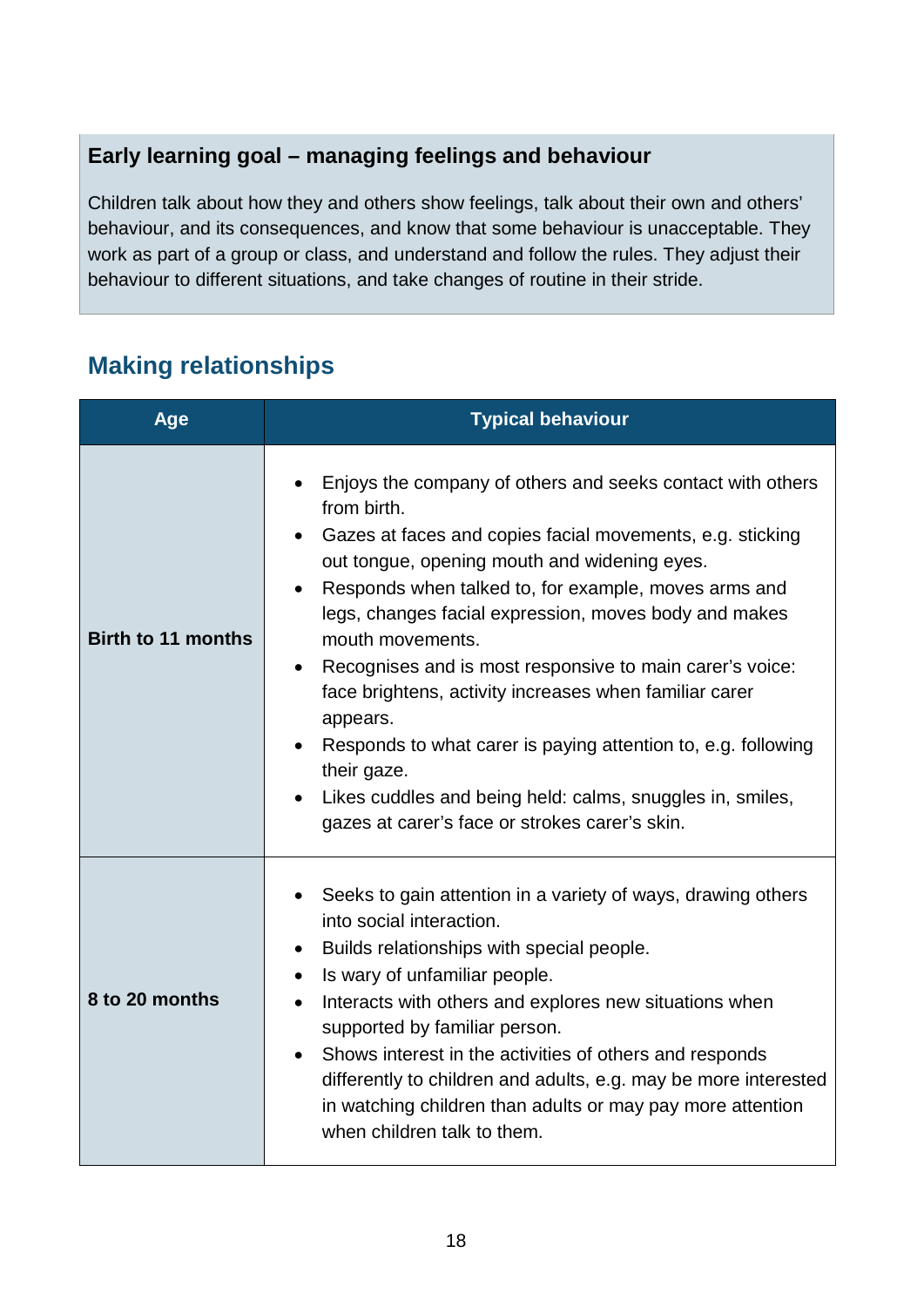| 16 to 26 months | Plays alongside others.<br>Uses a familiar adult as a secure base from which to explore<br>independently in new environments, e.g. ventures away to<br>play and interact with others, but returns for a cuddle or<br>reassurance if becomes anxious.<br>Plays cooperatively with a familiar adult, e.g. rolling a ball<br>back and forth.                                                |
|-----------------|------------------------------------------------------------------------------------------------------------------------------------------------------------------------------------------------------------------------------------------------------------------------------------------------------------------------------------------------------------------------------------------|
| 22 to 36 months | Interested in others' play and starting to join in.<br>Seeks out others to share experiences.<br>Shows affection and concern for people who are special to<br>them.<br>May form a special friendship with another child.                                                                                                                                                                 |
| 30 to 50 months | Can play in a group, extending and elaborating play ideas,<br>e.g. building up a role-play activity with other children.<br>Initiates play, offering cues to peers to join them.<br>Keeps play going by responding to what others are saying or<br>doing.<br>Demonstrates friendly behaviour, initiating conversations and<br>forming good relationships with peers and familiar adults. |
| $4060+$ months  | Initiates conversations, attends to and takes account of what<br>others say.<br>Explains own knowledge and understanding, and asks<br>appropriate questions of others.<br>Takes steps to resolve conflicts with other children, e.g.<br>finding a compromise.                                                                                                                            |

#### **Early learning goal – making relationships**

Children play co-operatively, taking turns with others. They take account of one another's ideas about how to organise their activity. They show sensitivity to others' needs and feelings, and form positive relationships with adults and other children.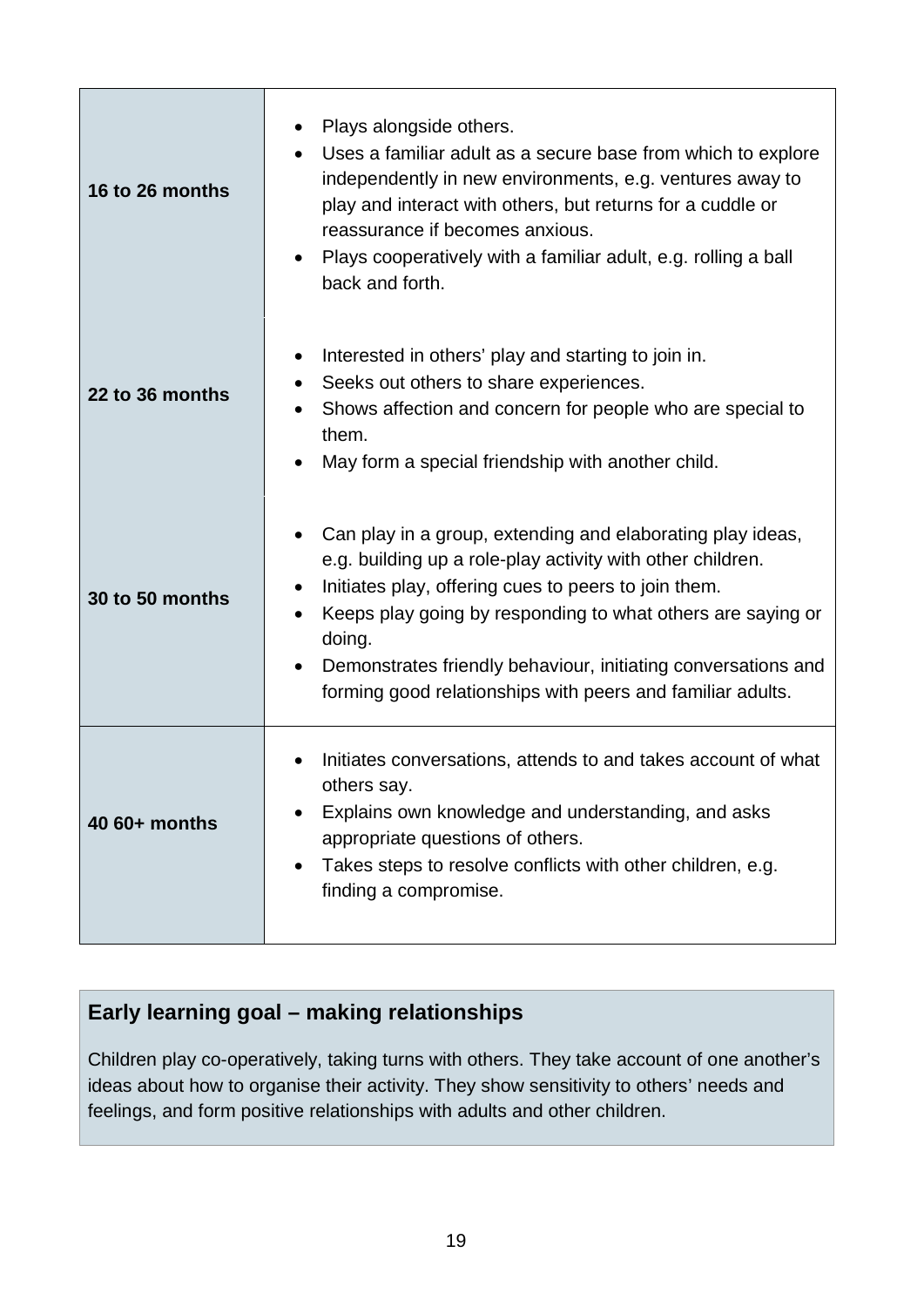# <span id="page-19-0"></span>**4. Literacy**

The tables below set out what you should be observing a child doing at each stage, if they are developing typically for their age.

# <span id="page-19-1"></span>**Reading**

| Age                       | <b>Typical behaviour</b>                                                                                                                                                                                                                                                                                                                                                                                                                                                                                                                                                                                                                                                                                                                                                                                                              |
|---------------------------|---------------------------------------------------------------------------------------------------------------------------------------------------------------------------------------------------------------------------------------------------------------------------------------------------------------------------------------------------------------------------------------------------------------------------------------------------------------------------------------------------------------------------------------------------------------------------------------------------------------------------------------------------------------------------------------------------------------------------------------------------------------------------------------------------------------------------------------|
| <b>Birth to 11 months</b> | Enjoys looking at books and other printed material with<br>familiar people.                                                                                                                                                                                                                                                                                                                                                                                                                                                                                                                                                                                                                                                                                                                                                           |
| 8 to 20 months            | Handles books and printed material with interest.<br>$\bullet$                                                                                                                                                                                                                                                                                                                                                                                                                                                                                                                                                                                                                                                                                                                                                                        |
| 16 to 26 months           | Interested in books and rhymes and may have favourites.                                                                                                                                                                                                                                                                                                                                                                                                                                                                                                                                                                                                                                                                                                                                                                               |
| 22 to 36 months           | Has some favourite stories, rhymes, songs, poems or jingles.<br>٠<br>Repeats words or phrases from familiar stories.<br>Fills in the missing word or phrase in a known rhyme, story or<br>$\bullet$<br>game, e.g. 'Humpty Dumpty sat on a '.                                                                                                                                                                                                                                                                                                                                                                                                                                                                                                                                                                                          |
| 30 to 50 months           | Enjoys rhyming and rhythmic activities.<br>Shows awareness of rhyme and alliteration.<br>$\bullet$<br>Recognises rhythm in spoken words.<br>٠<br>Listens to and joins in with stories and poems, one-to-one<br>$\bullet$<br>and also in small groups.<br>Joins in with repeated refrains and anticipates key events<br>$\bullet$<br>and phrases in rhymes and stories.<br>Beginning to be aware of the way stories are structured.<br>Suggests how the story might end.<br>Listens to stories with increasing attention and recall.<br>Describes main story settings, events and principal<br>٠<br>characters.<br>Shows interest in illustrations and print in books and print in<br>the environment.<br>Recognises familiar words and signs such as own name and<br>advertising logos.<br>Looks at books independently.<br>$\bullet$ |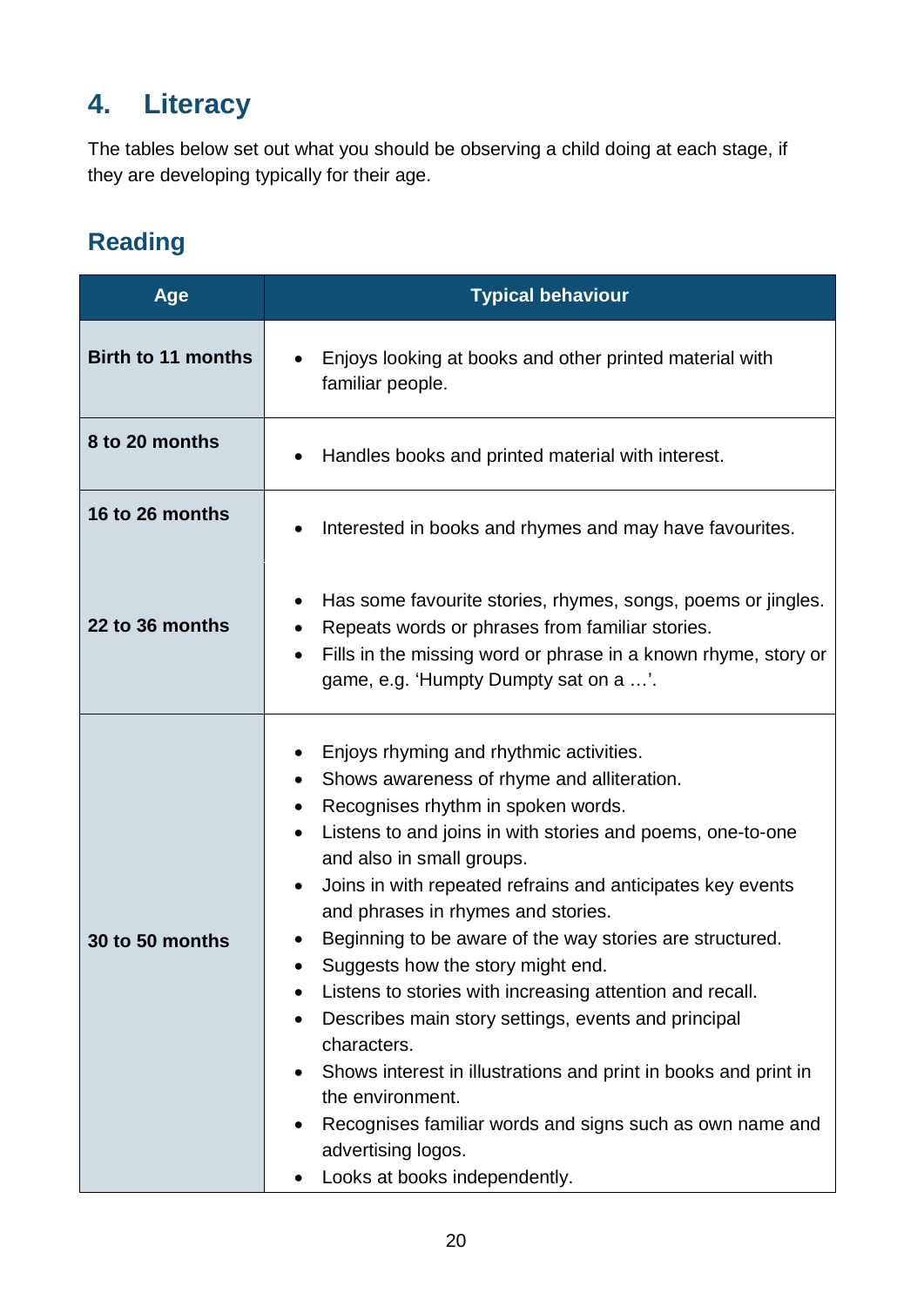|                    | Handles books carefully.<br>$\bullet$<br>Knows information can be relayed in the form of print.<br>Holds books the correct way up and turns pages.<br>Knows that print carries meaning and, in English, is read<br>from left to right and top to bottom.                                                                                                                                                                                                                                                                                               |
|--------------------|--------------------------------------------------------------------------------------------------------------------------------------------------------------------------------------------------------------------------------------------------------------------------------------------------------------------------------------------------------------------------------------------------------------------------------------------------------------------------------------------------------------------------------------------------------|
| 40 to $60+$ months | Continues a rhyming string.<br>Hears and says the initial sound in words.<br>Can segment the sounds in simple words and blend them<br>together and knows which letters represent some of them.<br>Links sounds to letters, naming and sounding the letters of<br>the alphabet.<br>Begins to read words and simple sentences.<br>Uses vocabulary and forms of speech that are increasingly<br>influenced by their experiences of books.<br>Enjoys an increasing range of books.<br>Knows that information can be retrieved from books and<br>computers. |

#### **Early learning goal – reading**

Children read and understand simple sentences. They use phonic knowledge to decode regular words and read them aloud accurately. They also read some common irregular words. They demonstrate understanding when talking with others about what they have read.

# <span id="page-20-0"></span>**Writing**

| Age                | <b>Typical behaviour</b>                                                                                                                                                                                                                                                   |
|--------------------|----------------------------------------------------------------------------------------------------------------------------------------------------------------------------------------------------------------------------------------------------------------------------|
| Birth to 11 months | Children's later writing is based on skills and understandings<br>$\bullet$<br>which they develop as babies and toddlers. Before they can<br>write, they need to learn to use spoken language to<br>communicate. Later they learn to write down the words they<br>can say. |
| 8 to 20 months     | Early mark-making is not the same as writing. It is a sensory<br>$\bullet$<br>and physical experience for babies and toddlers, which they                                                                                                                                  |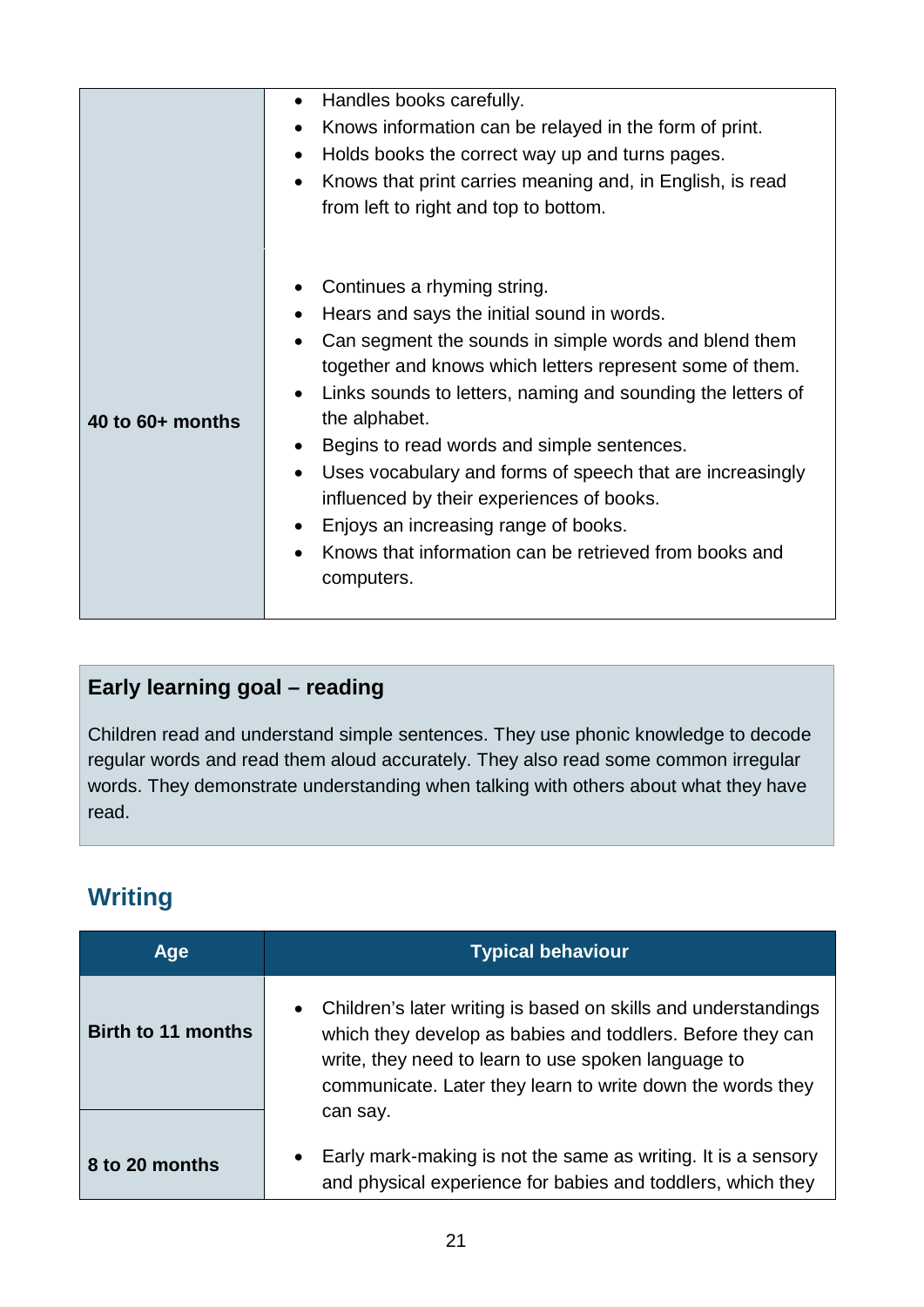| 16 to 26 months    | do not yet connect to forming symbols which can<br>communicate meaning.                                                                                                                                                                                                                                                                                                                                                                                                                                                                                                                                                                                                                           |
|--------------------|---------------------------------------------------------------------------------------------------------------------------------------------------------------------------------------------------------------------------------------------------------------------------------------------------------------------------------------------------------------------------------------------------------------------------------------------------------------------------------------------------------------------------------------------------------------------------------------------------------------------------------------------------------------------------------------------------|
| 22 to 36 months    | Distinguishes between the different marks they make.                                                                                                                                                                                                                                                                                                                                                                                                                                                                                                                                                                                                                                              |
| 30 to 50 months    | Sometimes gives meaning to marks as they draw and paint.<br>Ascribes meanings to marks that they see in different places                                                                                                                                                                                                                                                                                                                                                                                                                                                                                                                                                                          |
| 40 to $60+$ months | Gives meaning to marks they make as they draw, write and<br>paint.<br>Begins to break the flow of speech into words.<br>٠<br>Continues a rhyming string.<br>$\bullet$<br>Hears and says the initial sound in words.<br>$\bullet$<br>Can segment the sounds in simple words and blend them<br>$\bullet$<br>together.<br>Links sounds to letters, naming and sounding the letters of<br>$\bullet$<br>the alphabet.<br>Uses some clearly identifiable letters to communicate<br>$\bullet$<br>meaning, representing some sounds correctly and in<br>sequence.<br>Writes own name and other things such as labels, captions.<br>$\bullet$<br>Attempts to write short sentences in meaningful contexts. |

#### **Early learning goal – writing**

Children use their phonic knowledge to write words in ways which match their spoken sounds. They also write some irregular common words. They write simple sentences which can be read by themselves and others. Some words are spelt correctly and others are phonetically plausible.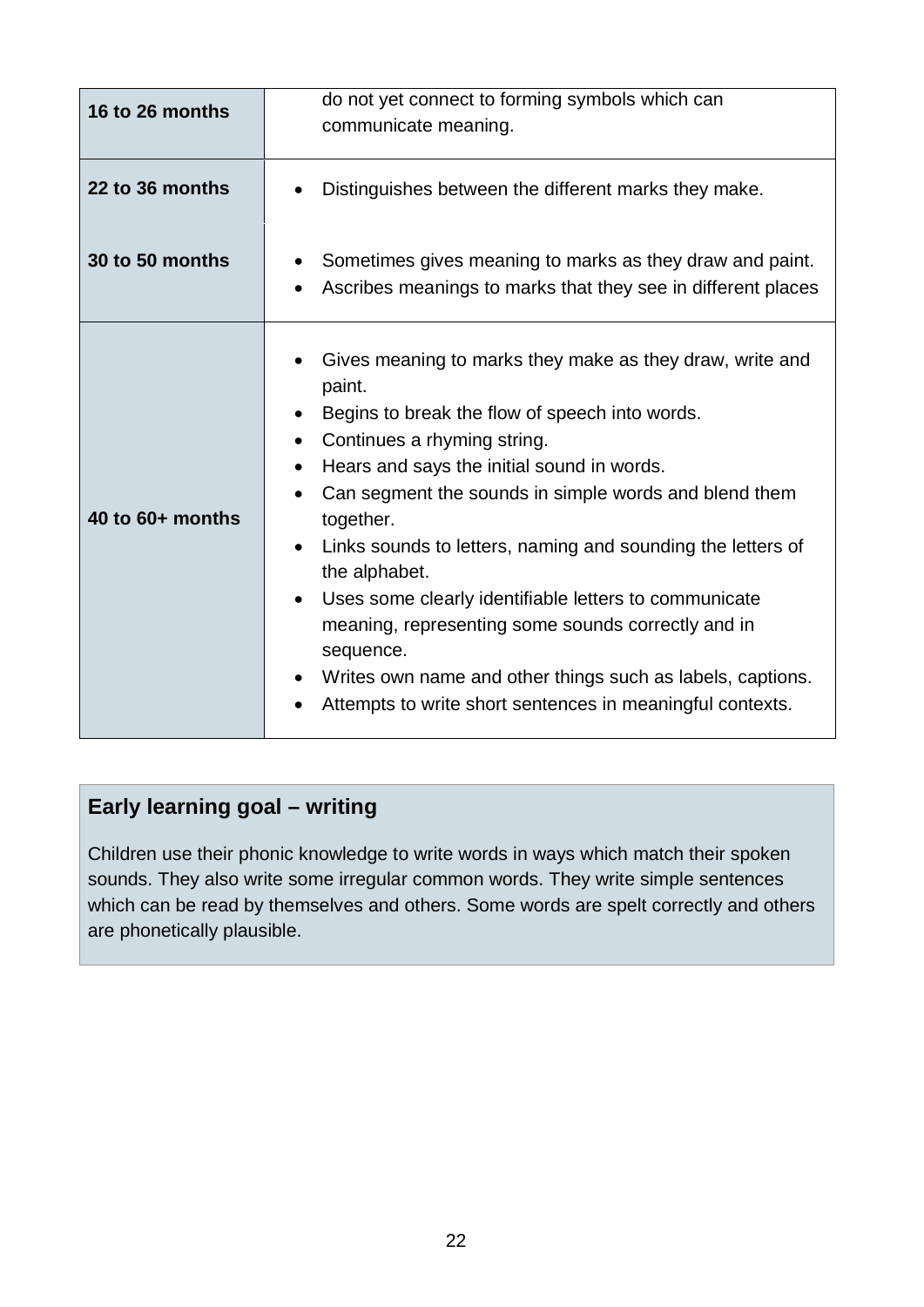# <span id="page-22-0"></span>**5. Mathematics**

The tables below set out what you should be observing a child doing at each stage, if they are developing typically for their age.

# <span id="page-22-1"></span>**Numbers**

| Age                       | <b>Typical behaviour</b>                                                                                                                                                                                                                                                                                                                                                                                                                                                          |
|---------------------------|-----------------------------------------------------------------------------------------------------------------------------------------------------------------------------------------------------------------------------------------------------------------------------------------------------------------------------------------------------------------------------------------------------------------------------------------------------------------------------------|
| <b>Birth to 11 months</b> | Notices changes in number of objects/images or sounds in<br>group of up to 3.                                                                                                                                                                                                                                                                                                                                                                                                     |
| 8 to 20 months            | Develops an awareness of number names through their<br>enjoyment of action rhymes and songs that relate to their<br>experience of numbers.<br>Has some understanding that things exist, even when out of<br>٠<br>sight.                                                                                                                                                                                                                                                           |
| 16 to 26 months           | Knows that things exist, even when out of sight.<br>Beginning to organise and categorise objects, e.g. putting all<br>the teddy bears together or teddies and cars in separate<br>piles.<br>Says some counting words randomly.                                                                                                                                                                                                                                                    |
| 22 to 36 months           | Selects a small number of objects from a group when asked,<br>for example, 'please give me one', 'please give me two'.<br>Recites some number names in sequence.<br>$\bullet$<br>Creates and experiments with symbols and marks<br>representing ideas of number.<br>Begins to make comparisons between quantities.<br>Uses some language of quantities, such as 'more' and 'a lot'.<br>Knows that a group of things changes in quantity when<br>something is added or taken away. |
| 30 to 50 months           | Uses some number names and number language<br>spontaneously.<br>Uses some number names accurately in play.<br>Recites numbers in order to 10.                                                                                                                                                                                                                                                                                                                                     |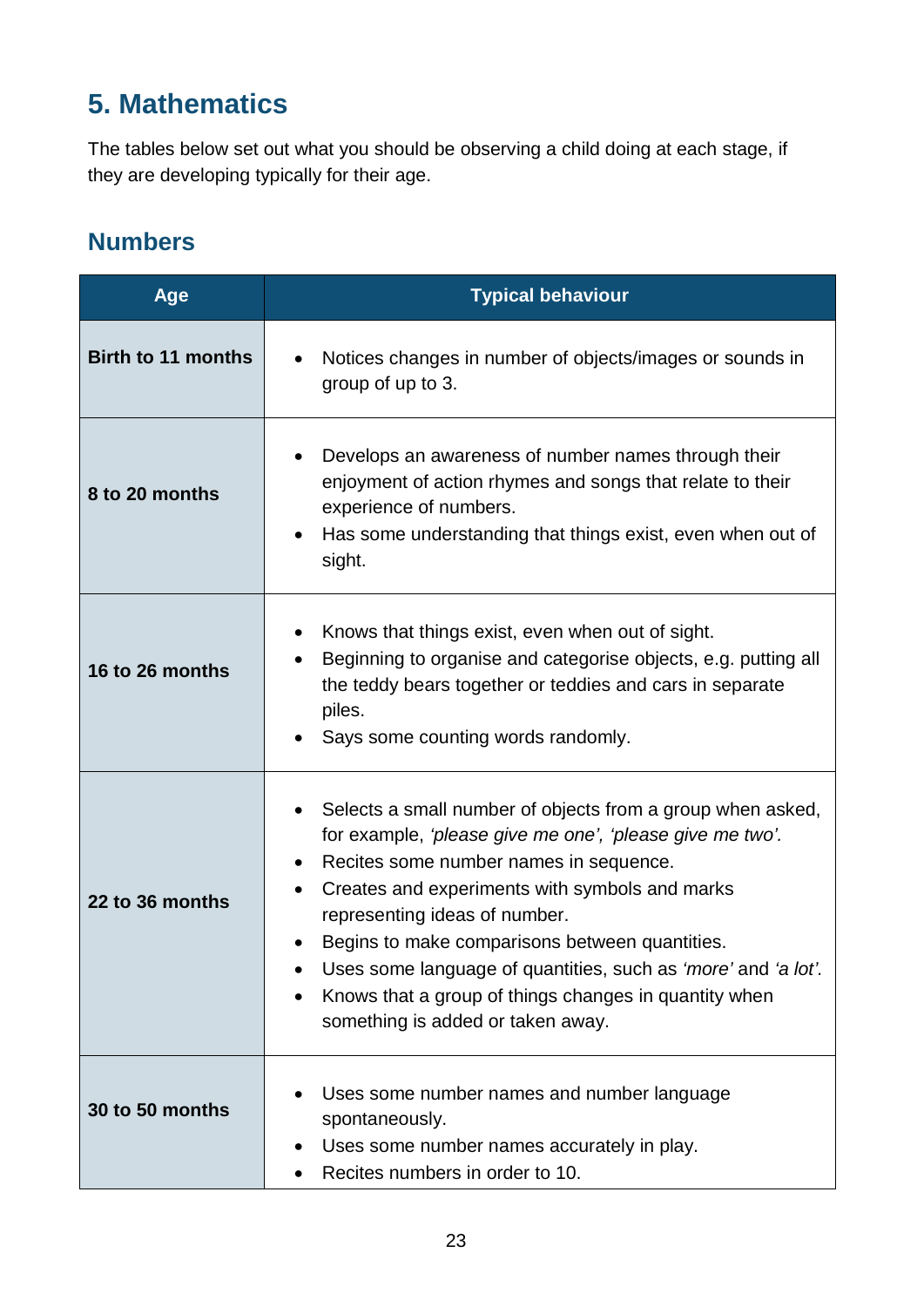|                      | Knows that numbers identify how many objects are in a set.<br>$\bullet$<br>Beginning to represent numbers using fingers, marks on<br>paper or pictures.<br>Sometimes matches numeral and quantity correctly.<br>Shows curiosity about numbers by offering comments or<br>asking questions.<br>Compares two groups of objects, saying when they have the<br>same number.<br>Shows an interest in number problems.<br>Separates a group of three or four objects in different ways,<br>beginning to recognise that the total is still the same.<br>Shows an interest in numerals in the environment.                                                                                                                                                                                                                                                                                                                                                                                                                                                                                                                                                                                                |
|----------------------|---------------------------------------------------------------------------------------------------------------------------------------------------------------------------------------------------------------------------------------------------------------------------------------------------------------------------------------------------------------------------------------------------------------------------------------------------------------------------------------------------------------------------------------------------------------------------------------------------------------------------------------------------------------------------------------------------------------------------------------------------------------------------------------------------------------------------------------------------------------------------------------------------------------------------------------------------------------------------------------------------------------------------------------------------------------------------------------------------------------------------------------------------------------------------------------------------|
|                      | Shows an interest in representing numbers.<br>Realises not only objects, but anything can be counted,<br>$\bullet$<br>including steps, claps or jumps.                                                                                                                                                                                                                                                                                                                                                                                                                                                                                                                                                                                                                                                                                                                                                                                                                                                                                                                                                                                                                                            |
| $40$ to $60+$ months | Recognise some numerals of personal significance.<br>Recognises numerals 1 to 5.<br>Counts up to three or four objects by saying one number<br>name for each item.<br>Counts actions or objects which cannot be moved.<br>$\bullet$<br>Counts objects to 10, and beginning to count beyond 10.<br>$\bullet$<br>Counts out up to six objects from a larger group.<br>Selects the correct numeral to represent 1 to 5, then 1 to 10<br>objects.<br>Counts an irregular arrangement of up to ten objects.<br>Estimates how many objects they can see and checks by<br>counting them.<br>Uses the language of 'more' and 'fewer' to compare two sets<br>$\bullet$<br>of objects.<br>Finds the total number of items in two groups by counting all<br>of them.<br>Says the number that is one more than a given number.<br>Finds one more or one less from a group of up to five<br>objects, then ten objects.<br>In practical activities and discussion, beginning to use the<br>$\bullet$<br>vocabulary involved in adding and subtracting.<br>Records, using marks that they can interpret and explain.<br>Begins to identify own mathematical problems based on own<br>interests and fascinations. |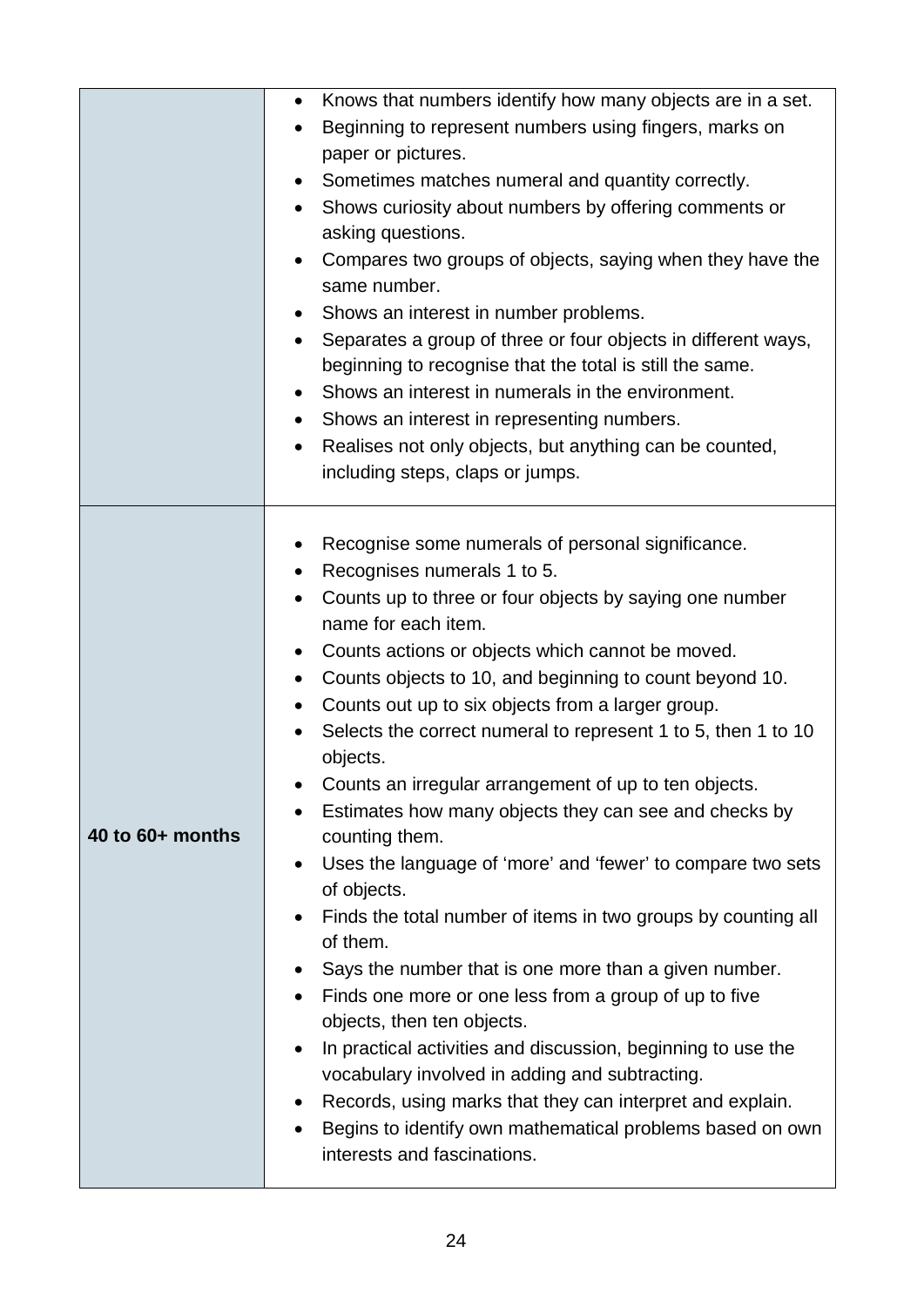#### **Early learning goal – numbers**

Children count reliably with numbers from one to 20, place them in order and say which number is one more or one less than a given number. Using quantities and objects, they add and subtract two single-digit numbers and count on or back to find the answer. They solve problems, including doubling, halving and sharing.

## <span id="page-24-0"></span>**Shape, space and measures**

| Age                       | <b>Typical behaviour</b>                                                                                                                                                                                                                                                                                                                                             |
|---------------------------|----------------------------------------------------------------------------------------------------------------------------------------------------------------------------------------------------------------------------------------------------------------------------------------------------------------------------------------------------------------------|
| <b>Birth to 11 months</b> | Babies' early awareness of shape, space and measure<br>grows from their sensory awareness and opportunities to<br>observe objects and their movements, and to play and<br>explore.                                                                                                                                                                                   |
| 8 to 20 months            | Recognises big things and small things in meaningful<br>contexts.<br>Gets to know and enjoy daily routines, such as getting-up<br>time, mealtimes, nappy time, and bedtime.                                                                                                                                                                                          |
| 16 to 26 months           | Attempts, sometimes successfully, to fit shapes into spaces<br>on inset boards or jigsaw puzzles.<br>Uses blocks to create their own simple structures and<br>arrangements.<br>Enjoys filling and emptying containers.<br>Associates a sequence of actions with daily routines.<br>Beginning to understand that things might happen 'now'.                           |
| 22 to 36 months           | Notices simple shapes and patterns in pictures.<br>Beginning to categorise objects according to properties such<br>as shape or size.<br>Begins to use the language of size.<br>Understands some talk about immediate past and future, e.g.<br>$\bullet$<br>'before', 'later' or 'soon'.<br>Anticipates specific time-based events such as mealtimes or<br>home time. |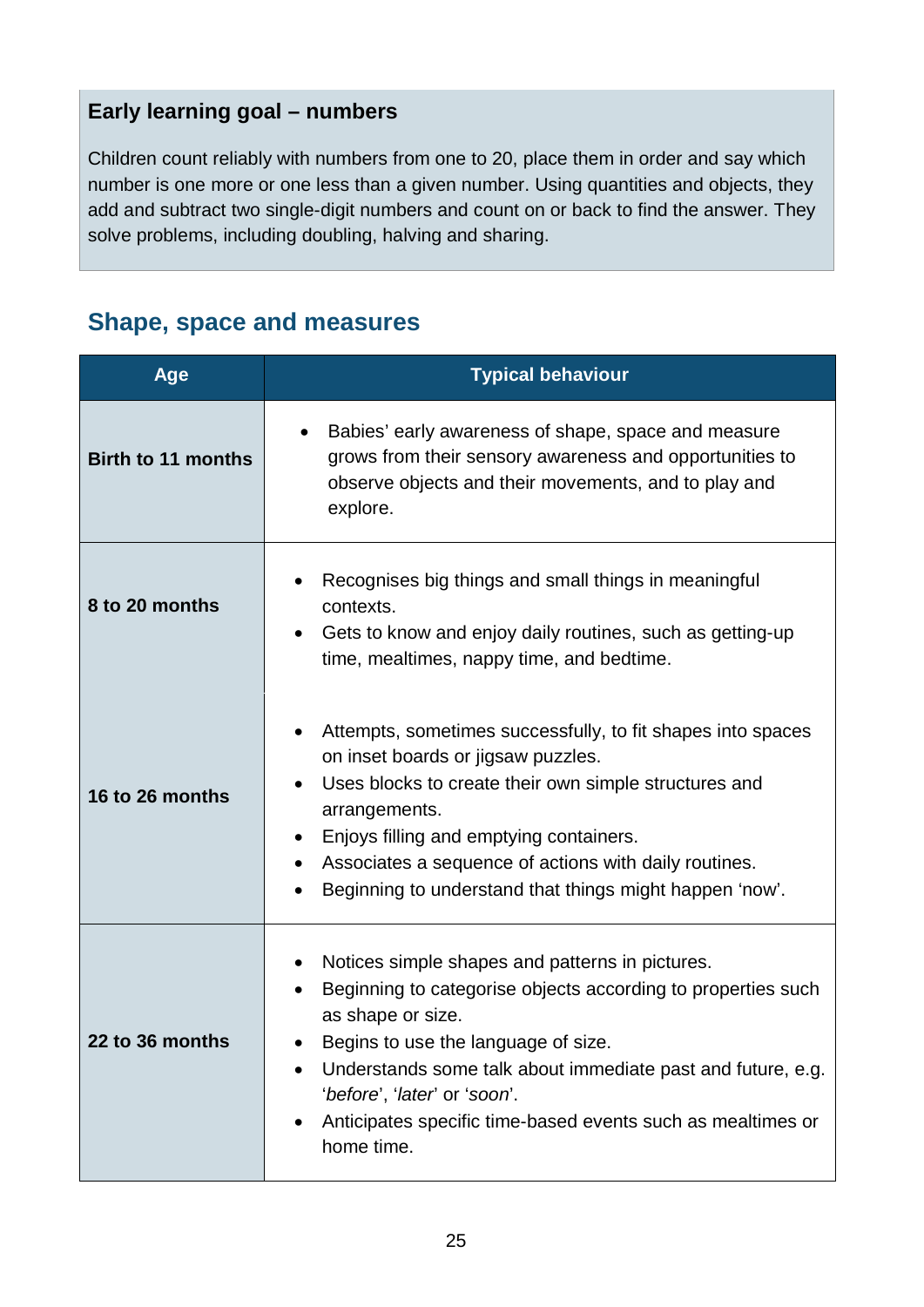| 30 to 50 months  | Shows an interest in shape and space by playing with<br>shapes or making arrangements with objects.<br>Shows awareness of similarities of shapes in the<br>$\bullet$<br>environment.<br>Uses positional language.<br>• Shows interest in shape by sustained construction activity or<br>by talking about shapes or arrangements.<br>Shows interest in shapes in the environment.<br>٠<br>• Uses shapes appropriately for tasks.<br>Beginning to talk about the shapes of everyday objects,<br>e.g. 'round' and 'tall'.                                                                                                                                            |
|------------------|-------------------------------------------------------------------------------------------------------------------------------------------------------------------------------------------------------------------------------------------------------------------------------------------------------------------------------------------------------------------------------------------------------------------------------------------------------------------------------------------------------------------------------------------------------------------------------------------------------------------------------------------------------------------|
| 40 to 60+ months | Beginning to use mathematical names for 'solid' 3D shapes<br>and 'flat' 2-D shapes, and mathematical terms to describe<br>shapes.<br>• Selects a particular named shape.<br>Can describe their relative position such as 'behind' or 'next'<br>to'.<br>• Orders two or three items by length or height.<br>Orders two items by weight or capacity.<br>$\bullet$<br>Uses familiar objects and common shapes to create and<br>recreate patterns and build models.<br>• Uses everyday language related to time.<br>Beginning to use everyday language related to money.<br>• Orders and sequences familiar events.<br>Measures short periods of time in simple ways. |

## **Early learning goal – shape, space and measures**

Children use everyday language to talk about size, weight, capacity, position, distance, time and money to compare quantities and objects and to solve problems. They recognise, create and describe patterns. They explore characteristics of everyday objects and shapes and use mathematical language to describe them.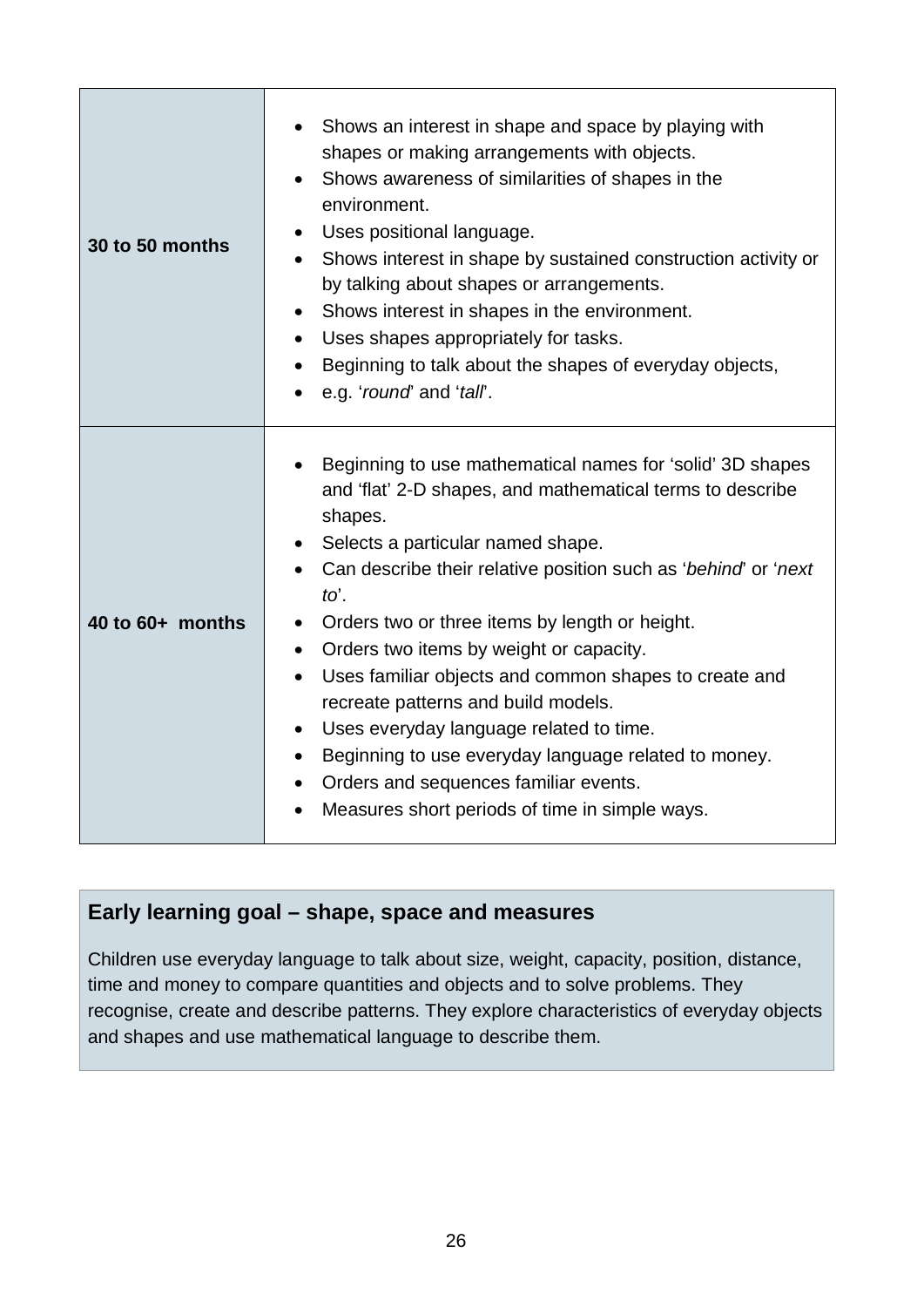# <span id="page-26-0"></span>**6. Understanding the world**

The tables below set out what you should be observing a child doing at each stage, if they are developing typically for their age.

## <span id="page-26-1"></span>**People and communities**

| Age                                         | <b>Typical behaviour</b>                                                                                                                                                                                                                                                                                                                                                                                                                                      |
|---------------------------------------------|---------------------------------------------------------------------------------------------------------------------------------------------------------------------------------------------------------------------------------------------------------------------------------------------------------------------------------------------------------------------------------------------------------------------------------------------------------------|
| <b>Birth to 11 months</b><br>8 to 20 months | The beginnings of understanding of people and communities<br>lie in early attachment and other relationships.                                                                                                                                                                                                                                                                                                                                                 |
| 16 to 26 months                             | Is curious about people and shows interest in stories about<br>$\bullet$<br>themselves and their family.<br>Enjoys pictures and stories about themselves, their families<br>and other people.                                                                                                                                                                                                                                                                 |
| 22 to 36 months                             | Has a sense of own immediate family and relations.<br>In pretend play, imitates everyday actions and events from<br>$\bullet$<br>own family and cultural background, e.g. making and drinking<br>tea.<br>Beginning to have their own friends.<br>Learns that they have similarities and differences that<br>connect them to, and distinguish them from, others.                                                                                               |
| 30 to 50 months                             | Shows interest in the lives of people who are familiar to<br>them.<br>Remembers and talks about significant events in their own<br>experiences<br>Recognises and describes special times or events for family<br>or friends.<br>Shows interest in different occupations and ways of life.<br>Knows some of the things that make them unique, and can<br>$\bullet$<br>talk about some of the similarities and differences in relation<br>to friends or family. |
| 40 to 60+ months                            | Enjoys joining in with family customs and routines.                                                                                                                                                                                                                                                                                                                                                                                                           |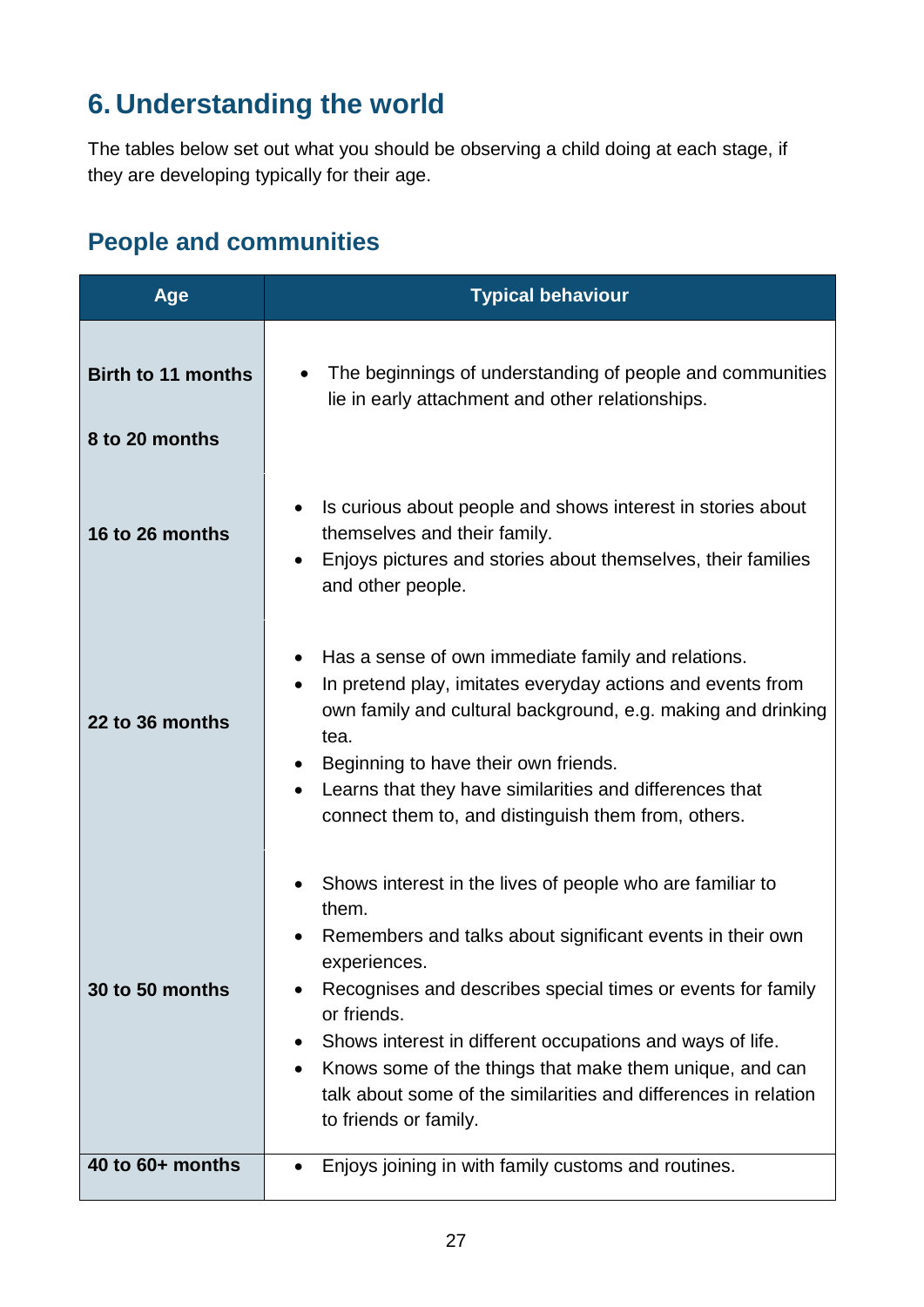#### **Early learning goal – people and communities**

Children talk about past and present events in their own lives and in the lives of family members. They know that other children don't always enjoy the same things, and are sensitive to this. They know about similarities and differences between themselves and others, and among families, communities and traditions.

# <span id="page-27-0"></span>**The world**

| <b>Age</b>                   | <b>Typical behaviour</b>                                                                                                                                                                                                                                                                                                                                                                                                                 |
|------------------------------|------------------------------------------------------------------------------------------------------------------------------------------------------------------------------------------------------------------------------------------------------------------------------------------------------------------------------------------------------------------------------------------------------------------------------------------|
| <b>Birth to 11</b><br>months | Moves eyes, then head, to follow moving objects.<br>٠<br>Reacts with abrupt change when a face or object suddenly<br>disappears from view.<br>Looks around a room with interest; visually scans<br>$\bullet$<br>environment for novel, interesting objects and events.<br>Smiles with pleasure at recognisable playthings.<br>$\bullet$<br>Repeats actions that have an effect, e.g. kicking or hitting a<br>mobile or shaking a rattle. |
| 8 to 20 months               | Closely observes what animals, people and vehicles do.<br>$\bullet$<br>Watches toy being hidden and tries to find it.<br>$\bullet$<br>Looks for dropped objects.<br>Becomes absorbed in combining objects, e.g. banging two<br>objects or placing objects into containers.<br>Knows things are used in different ways, e.g. a ball for rolling<br>$\bullet$<br>or throwing, a toy car for pushing.                                       |
| 16 to 26 months              | Explores objects by linking together different approaches:<br>shaking, hitting, looking, feeling, tasting, mouthing, pulling,<br>turning and poking.<br>Remembers where objects belong.<br>$\bullet$<br>Matches parts of objects that fit together, e.g. puts lid on<br>Teapot.                                                                                                                                                          |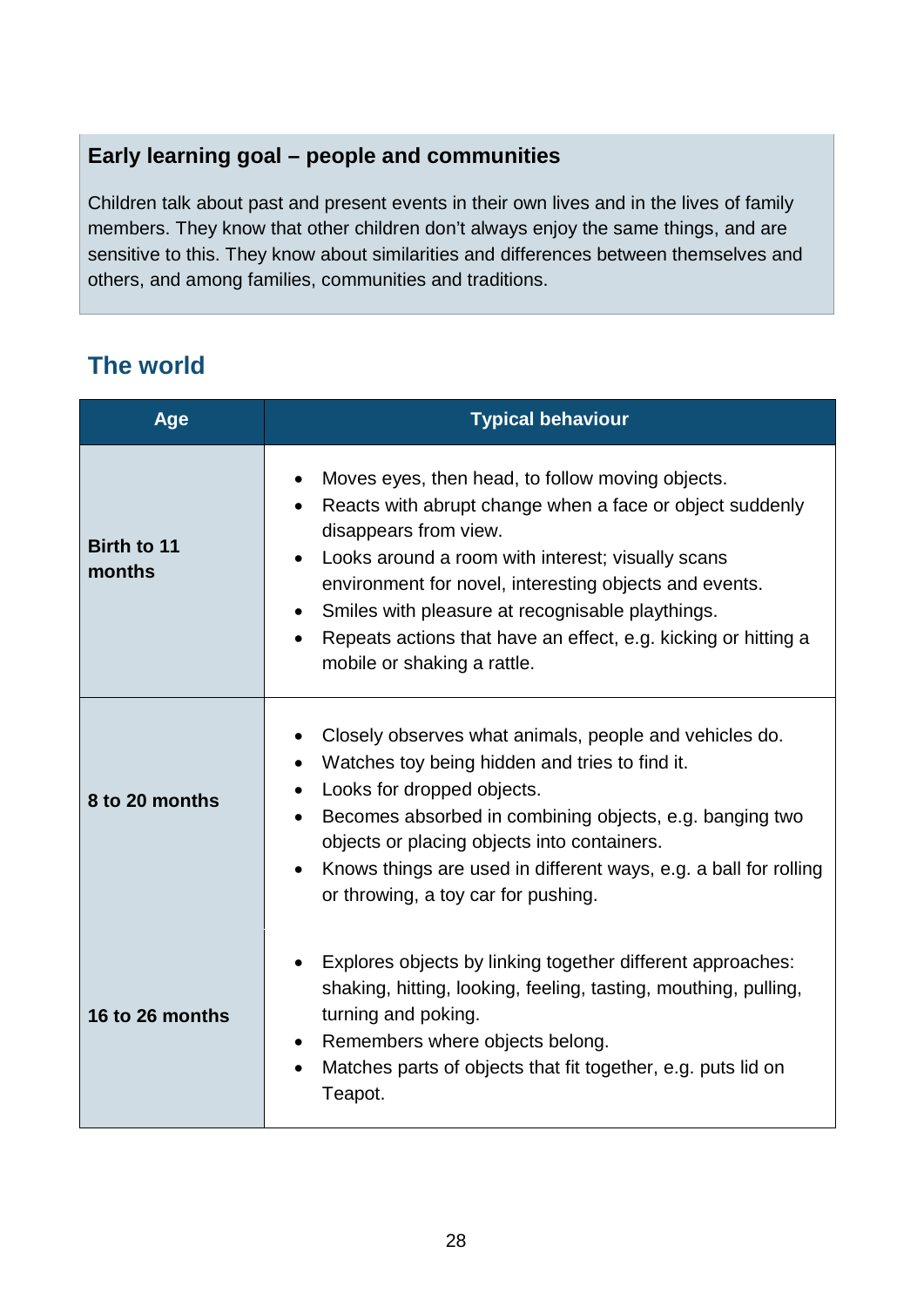| 22 to 36 months    | Enjoys playing with small-world models such as a farm, a<br>$\bullet$<br>garage, or a train track.<br>Notices detailed features of objects in their environment.<br>$\bullet$                                                                                                                                                                                                                                                                                                                                    |
|--------------------|------------------------------------------------------------------------------------------------------------------------------------------------------------------------------------------------------------------------------------------------------------------------------------------------------------------------------------------------------------------------------------------------------------------------------------------------------------------------------------------------------------------|
| 30 to 50 months    | Comments and asks questions about aspects of their familiar<br>$\bullet$<br>world such as the place where they live or the natural world.<br>Can talk about some of the things they have observed such<br>$\bullet$<br>as plants, animals, natural and found objects.<br>Talks about why things happen and how things work.<br>$\bullet$<br>Developing an understanding of growth, decay and changes<br>$\bullet$<br>over time.<br>Shows care and concern for living things and the<br>$\bullet$<br>environment. |
| 40 to $60+$ months | Looks closely at similarities, differences, patterns and<br>$\bullet$<br>change.                                                                                                                                                                                                                                                                                                                                                                                                                                 |

#### **Early learning goal – the world**

Children know about similarities and differences in relation to places, objects, materials and living things. They talk about the features of their own immediate environment and how environments might vary from one another. They make observations of animals and plants and explain why some things occur, and talk about changes.

# <span id="page-28-0"></span>**Technology**

| Age                | <b>Typical behaviour</b>                                                                                                                                                                                                                                  |
|--------------------|-----------------------------------------------------------------------------------------------------------------------------------------------------------------------------------------------------------------------------------------------------------|
| Birth to 11 months | The beginnings of understanding technology lie in babies<br>$\bullet$                                                                                                                                                                                     |
| 8 to 20 months     | exploring and making sense of objects and how they behave.                                                                                                                                                                                                |
| 16 to 26 months    | Anticipates repeated sounds, sights and actions, e.g. when<br>$\bullet$<br>an adult demonstrates an action toy several times.<br>Shows interest in toys with buttons, flaps and simple<br>$\bullet$<br>mechanisms and beginning to learn to operate them. |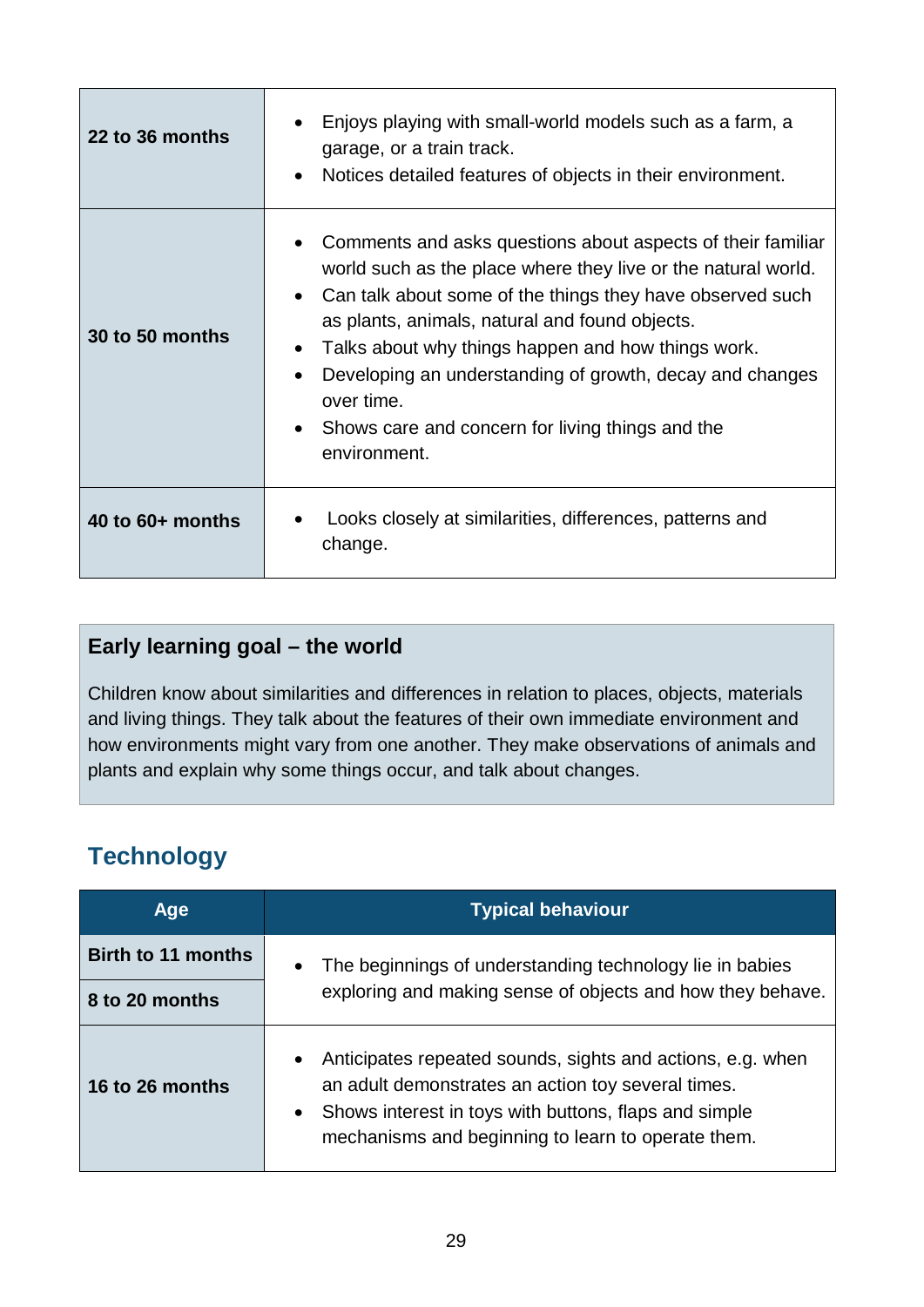| 22 to 36 months      | Seeks to acquire basic skills in turning on and operating<br>$\bullet$<br>equipment.<br>Operates mechanical toys, e.g. turns the knob on a wind-up<br>$\bullet$<br>toy or pulls back on a friction car.                                                                                                                                                                            |
|----------------------|------------------------------------------------------------------------------------------------------------------------------------------------------------------------------------------------------------------------------------------------------------------------------------------------------------------------------------------------------------------------------------|
| 30 to 50 months      | Knows how to operate simple equipment.<br>$\bullet$<br>Shows an interest in technological toys with knobs or pulleys,<br>$\bullet$<br>or real objects.<br>Shows skill in making toys work by pressing parts or lifting<br>$\bullet$<br>flaps to achieve effects such as sound, movements or new<br>images.<br>Knows that information can be retrieved from computers.<br>$\bullet$ |
| $40$ to $60+$ months | Completes a simple program on a computer.<br>Interacts with age-appropriate computer software.                                                                                                                                                                                                                                                                                     |

## **Early learning goal – technology**

Children recognise that a range of technology is used in places such as homes and schools. They select and use technology for particular purposes.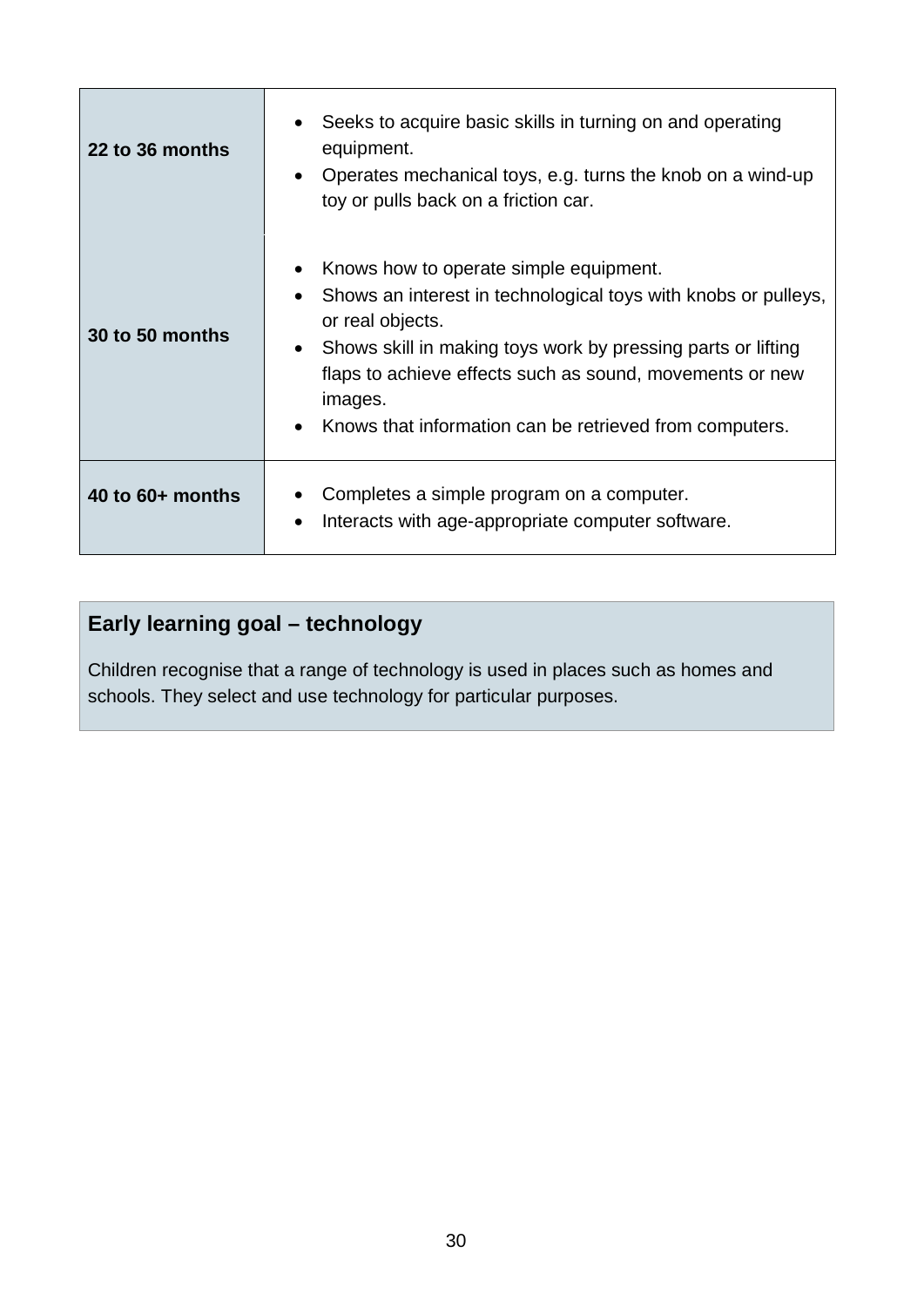# <span id="page-30-0"></span>**7. Expressive arts and design**

The tables below sets out what you should be observing a child doing at each stage if they are developing typically for their age.

# <span id="page-30-1"></span>**Exploring and using media and materials**

| Age                               | <b>Typical behaviour</b>                                                                                                                                                                                                                                                                                                                                                                                                                                                                                                                                                                                                                                                                                        |
|-----------------------------------|-----------------------------------------------------------------------------------------------------------------------------------------------------------------------------------------------------------------------------------------------------------------------------------------------------------------------------------------------------------------------------------------------------------------------------------------------------------------------------------------------------------------------------------------------------------------------------------------------------------------------------------------------------------------------------------------------------------------|
| <b>Birth to 11 months</b>         | Babies explore media and materials as part of their<br>$\bullet$<br>exploration of the world around them.                                                                                                                                                                                                                                                                                                                                                                                                                                                                                                                                                                                                       |
| 8 to 20 months<br>16 to 26 months | Explores and experiments with a range of media through<br>sensory exploration, and using whole body.<br>Move their whole bodies to sounds they enjoy, such as music<br>$\bullet$<br>or a regular beat.<br>Imitates and improvises actions they have observed, e.g.<br>٠<br>clapping or waving.<br>Begins to move to music, listen to or join in rhymes or songs.<br>$\bullet$<br>Notices and is interested in the effects of making movements<br>which leave marks.                                                                                                                                                                                                                                             |
| 22 to 36 months                   | Joins in singing favourite songs.<br>$\bullet$<br>Creates sounds by banging, shaking, tapping or blowing.<br>٠<br>Shows an interest in the way musical instruments sound.<br>$\bullet$<br>Experiments with blocks, colours and marks.                                                                                                                                                                                                                                                                                                                                                                                                                                                                           |
| 30 to 50 months                   | Enjoys joining in with dancing and ring games.<br>٠<br>Sings a few familiar songs.<br>Beginning to move rhythmically.<br>Imitates movement in response to music.<br>Taps out simple repeated rhythms.<br>Explores and learns how sounds can be changed.<br>Explores colour and how colours can be changed.<br>Understands that they can use lines to enclose a space, and<br>$\bullet$<br>then begin to use these shapes to represent objects.<br>Beginning to be interested in and describe the texture of<br>٠<br>things.<br>Uses various construction materials.<br>$\bullet$<br>Beginning to construct, stacking blocks vertically and<br>$\bullet$<br>horizontally, making enclosures and creating spaces. |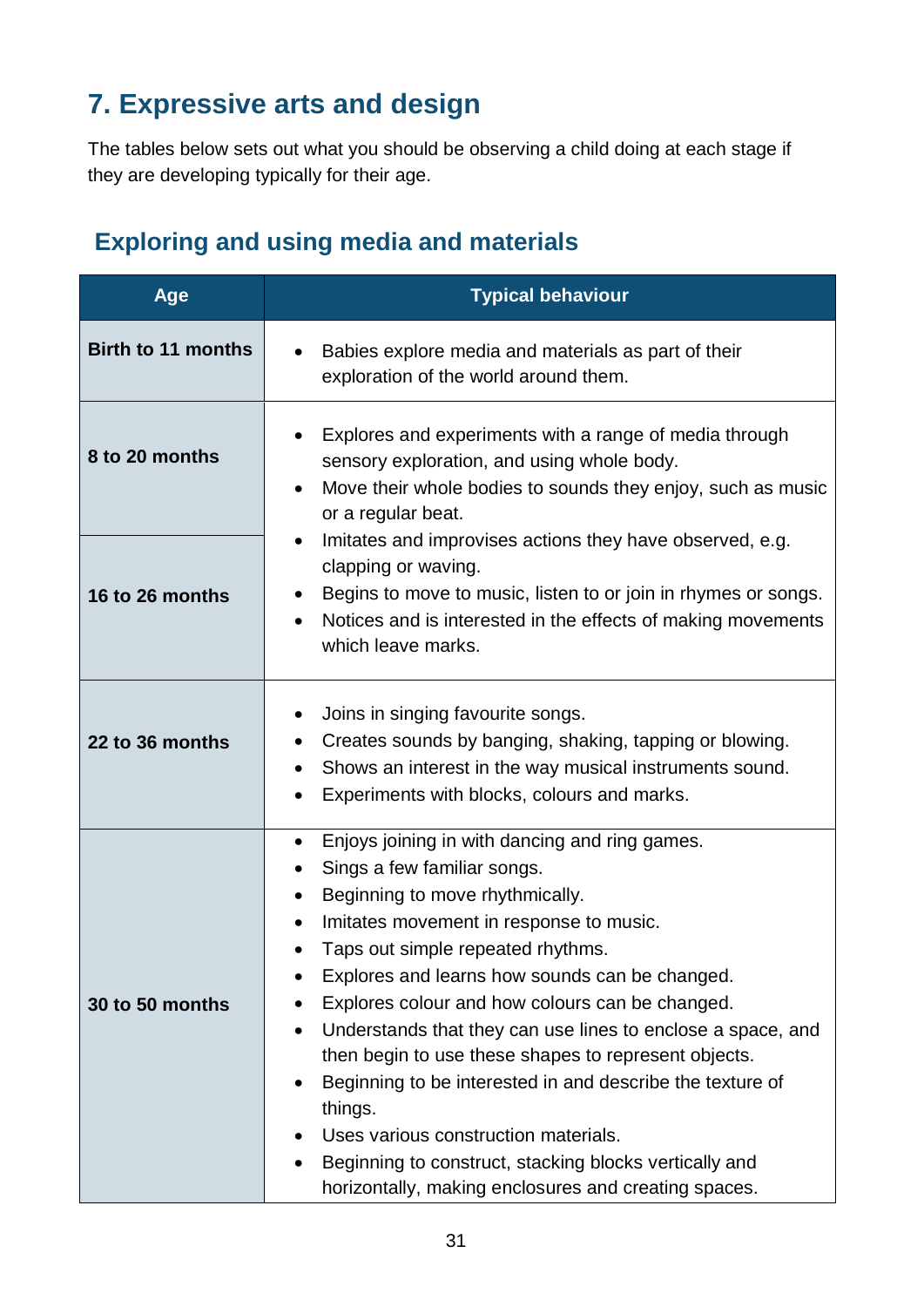|                  | Joins construction pieces together to build and balance.<br>$\bullet$<br>Realises tools can be used for a purpose.<br>$\bullet$                                                                                                                                                                                                                                                                                                                                                                                                                                                                                                                                                              |
|------------------|----------------------------------------------------------------------------------------------------------------------------------------------------------------------------------------------------------------------------------------------------------------------------------------------------------------------------------------------------------------------------------------------------------------------------------------------------------------------------------------------------------------------------------------------------------------------------------------------------------------------------------------------------------------------------------------------|
| 40 to 60+ months | Begins to build a repertoire of songs and dances.<br>Explores the different sounds of instruments.<br>$\bullet$<br>Explores what happens when they mix colours.<br>Experiments to create different textures.<br>Understands that different media can be combined to create<br>new effects.<br>Manipulates materials to achieve a planned effect.<br>Constructs with a purpose in mind, using a variety of<br>resources.<br>Uses simple tools and techniques competently and<br>$\bullet$<br>appropriately.<br>Selects appropriate resources and adapts work where<br>$\bullet$<br>necessary.<br>Selects tools and techniques needed to shape, assemble<br>and join materials they are using. |

#### **Early learning goal – exploring and using media and materials**

Children sing songs, make music and dance, and experiment with ways of changing them. They safely use and explore a variety of materials, tools and techniques, experimenting with colour, design, texture, form and function.

# <span id="page-31-0"></span>**Being imaginative**

| Age                | <b>Typical behaviour</b>                                                                                                                                                     |
|--------------------|------------------------------------------------------------------------------------------------------------------------------------------------------------------------------|
| Birth to 11 months | Babies and toddlers need to explore the world and develop a<br>$\bullet$<br>range of ways to communicate before they can express their<br>own ideas through arts and design. |
| 8 to 20 months     |                                                                                                                                                                              |
| 16 to 26 months    | Expresses self through physical action and sound.<br>Pretends that one object represents another, especially when<br>$\bullet$<br>objects have characteristics in common.    |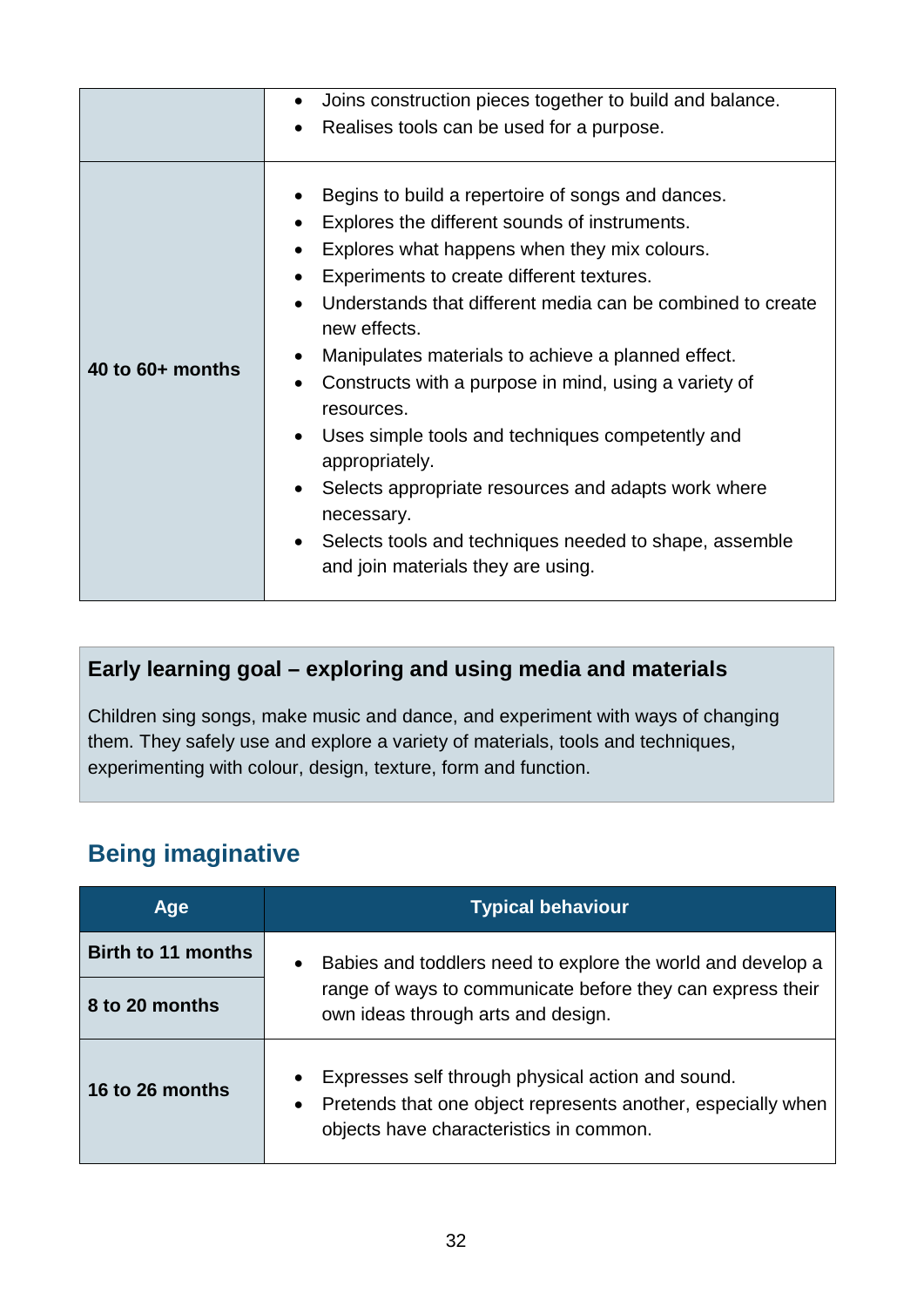| 22 to 36 months      | Beginning to use representation to communicate, e.g.<br>drawing a line and saying 'That's me'.<br>Beginning to make-believe by pretending.<br>$\bullet$                                                                                                                                                                                                                                                                                                                                                                                                                                                                                                                                                                                                                  |
|----------------------|--------------------------------------------------------------------------------------------------------------------------------------------------------------------------------------------------------------------------------------------------------------------------------------------------------------------------------------------------------------------------------------------------------------------------------------------------------------------------------------------------------------------------------------------------------------------------------------------------------------------------------------------------------------------------------------------------------------------------------------------------------------------------|
| 30 to 50 months      | Developing preferences for forms of expression.<br>٠<br>Uses movement to express feelings.<br>٠<br>Creates movement in response to music.<br>٠<br>Sings to self and makes up simple songs.<br>$\bullet$<br>Makes up rhythms.<br>$\bullet$<br>Notices what adults do, imitating what is observed and then<br>$\bullet$<br>doing it spontaneously when the adult is not there.<br>Engages in imaginative role-play based on own first-hand<br>experiences.<br>Builds stories around toys, e.g. farm animals needing rescue<br>from an armchair 'cliff'.<br>Uses available resources to create props to support role-<br>$\bullet$<br>play.<br>Captures experiences and responses with a range of media,<br>such as music, dance and paint and other materials or<br>words. |
| $40$ to $60+$ months | Create simple representations of events, people and objects.<br>Initiates new combinations of movement and gesture in order<br>to express and respond to feelings, ideas and experiences.<br>Chooses particular colours to use for a purpose.<br>Introduces a storyline or narrative into their play.<br>Plays alongside other children who are engaged in the same<br>theme.<br>Plays cooperatively as part of a group to develop and act out<br>a narrative.                                                                                                                                                                                                                                                                                                           |

## **Early learning goal – being imaginative**

Children use what they have learnt about media and materials in original ways, thinking about uses and purposes. They represent their own ideas, thoughts and feelings through design and technology, art, music, dance, role play and stories.